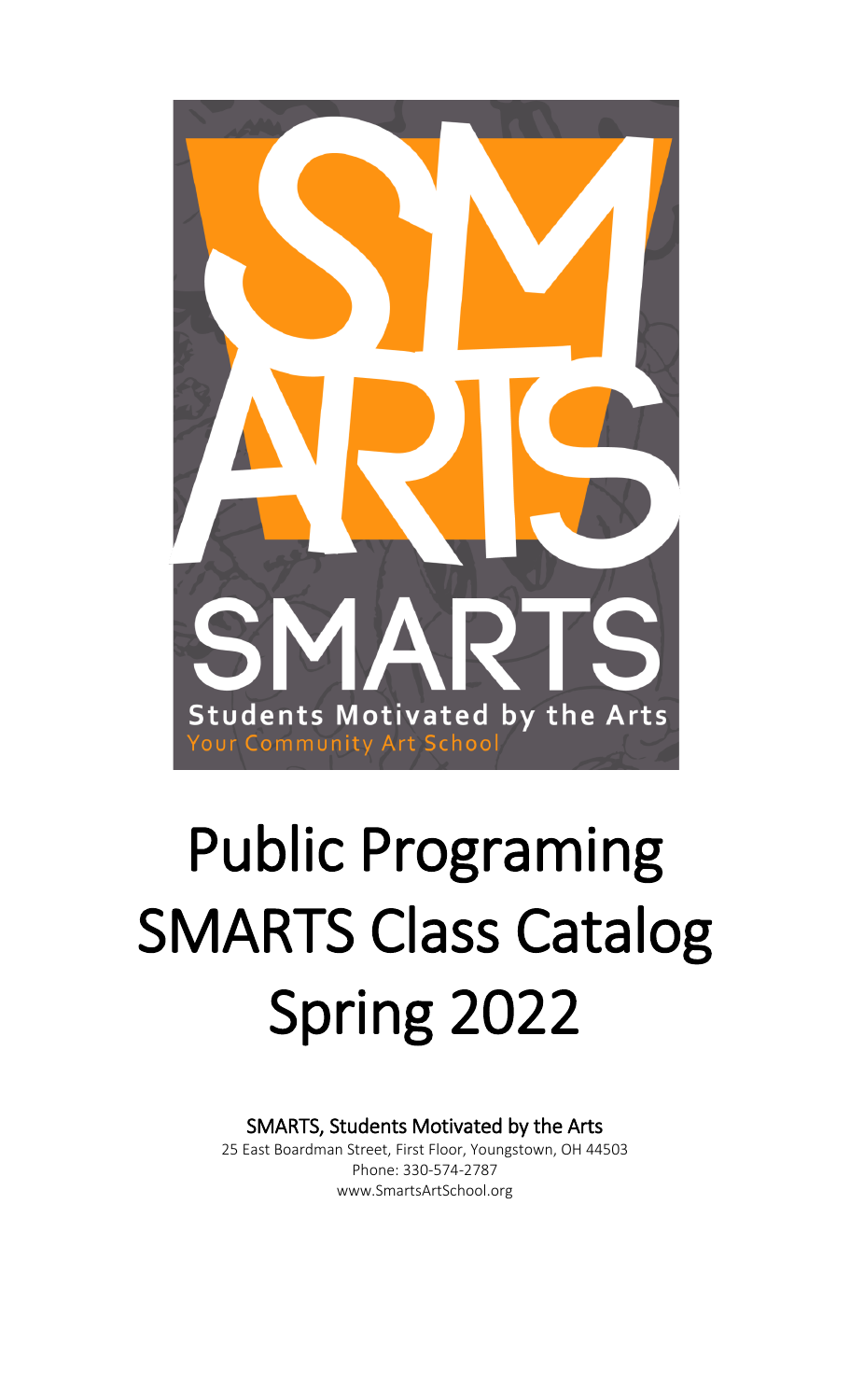## Table of Contents

| <b>About SMARTS</b>                             | 3  |
|-------------------------------------------------|----|
| <b>Virtual SMARTS Student Admissions Policy</b> | 5  |
| Spring 2022 Class Schedule                      |    |
| Monday                                          |    |
| Tuesday                                         | 8  |
| Wednesday                                       | 9  |
| Saturday                                        | 10 |
| Spring 2022 Class Descriptions                  | 11 |
| Visual Art                                      | 11 |
| <b>Music</b>                                    | 13 |
| Dance                                           | 18 |
| Theater                                         | 19 |
| <b>Creative Writing</b>                         | 20 |
| <b>Adult Classes</b>                            | 21 |

## SMARTS Mission

SMARTS community art school provides access and early training in the arts for our region's PK-12 youth with a focus on underserved populations. SMARTS engages public and private organizations, schools, and artists in cooperative projects designed to enrich our community, promote student achievement, inspire self-discovery, and impact cultural and academic literacy through fine and performing arts.

## SMARTS Vision

SMARTS community art school will continue to be the leader in quality arts education in our region, state, and nation by serving our community's youth. SMARTS will provide quality arts education, and promote our region's arts and culture by establishing partnerships, working with public and private organizations, and representing the diversity of our community.

## SMARTS Education Philosophy

SMARTS teaches artists how to teach students to be artists. SMARTS hires artists and provides them with the ongoing training necessary to be teachers of their art and to master the art of teaching. SMARTS creates artists from PK-12 students by giving them expert instruction from real working artists. SMARTS students view their world with the perspective of an artist, solve problems by thinking like an artist, and create art because we believe everyone is an artist. Read our full SMARTS Education Philosophy to learn more about a SMARTS education in the arts: [www.SmartsArtSchool.org/about-us.](http://www.smartsartschool.org/about-us)

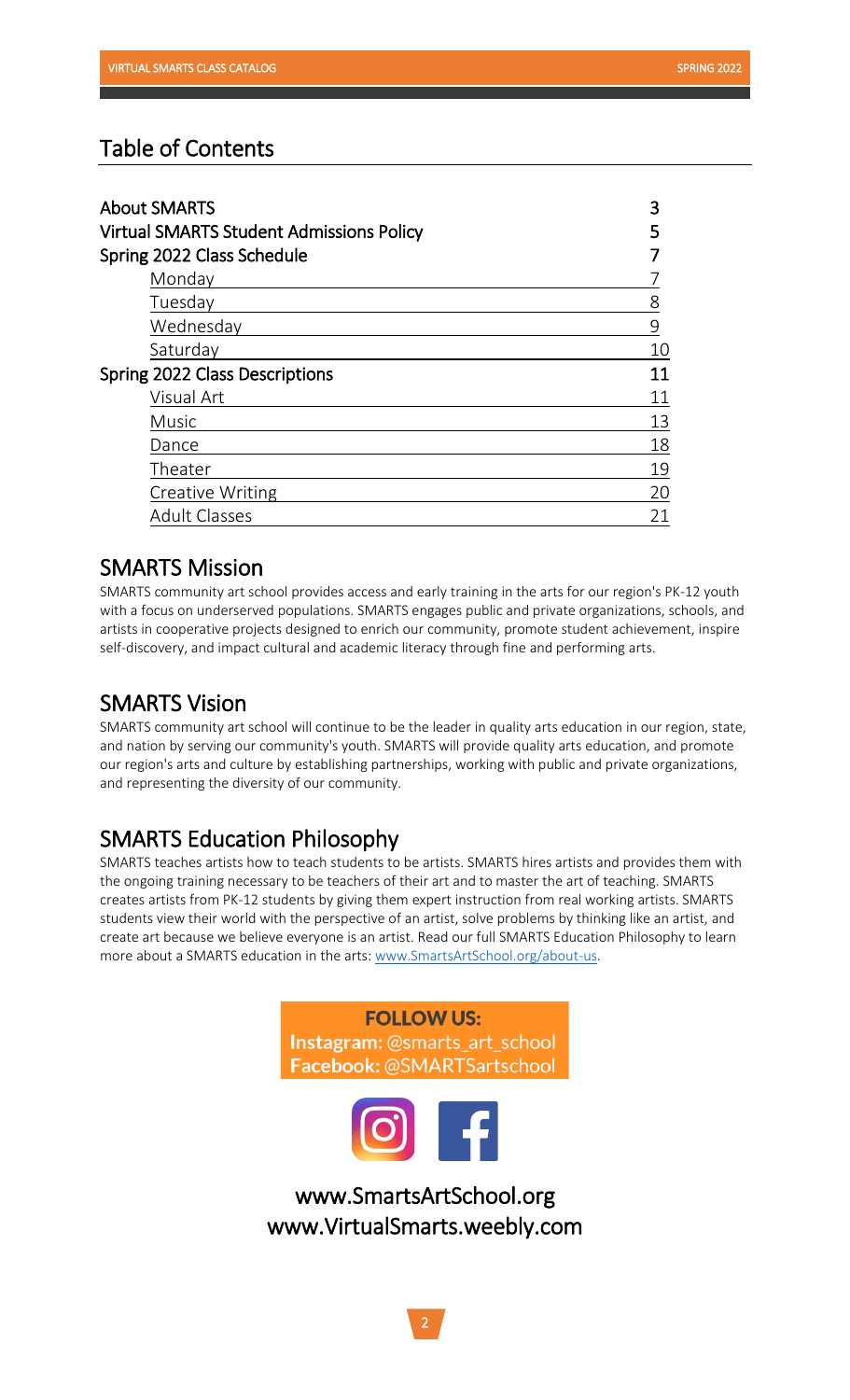## About SMARTS

 $\overline{a}$  writing for our region's PK-12 youth with a focus on underserved populations. SMARTS hires and prepares community teaching artists<br>with professional training and oversight so that they can provide quality arts-focused teaching and learning with lesson plans that follow *to the public* and all students are accepted through a simple application process.<br>CMAD SMARTS, Students Motivated by the Arts, is a community art school that provides classes in visual arts, music, dance, theater, and creative with professional training and oversight so that they can provide state standards. Since 1997, SMARTS classes have been *free and open* 

 person, when possible, at the historic Ohio One Building in downtown Youngstown after-school and on Saturdays and are also offered<br>through Virtual SMARTS. SMARTS partners with schools, school districts, and youth programs throughout the region both during and hands-on activities for their students. SMARTS partnerships allow us to reach deep into the community, engage students who may not have<br>any or enough access to the arts, and to generate revenue in support of our future. SMARTS classes take place during the fall, spring and summer in-Youngstown after-school and on Saturdays and are also offered online after school by providing them with arts classes, workshops, and any or enough access to the arts, and to generate revenue in support

provides professional development for teachers with an emphasis on arts integration. Our goal with arts integration is to bring learning to<br>life, connect core content to the arts, and provide a new approach w strategies to reach students who are disengaged. In addition to providing opportunities to PK-12 students, SMARTS life, connect core content to the arts, and provide a new approach with

 future of teaching and learning. Arts Integration is an approach to teaching in which students construct and demonstrate understanding<br>through an ort form. Students engage in a spective process which connects an art form and another subject area and meets evolving SMARTS arts integration focus can help teachers to re-imagine the through an art form. Students engage in a creative process which

SMARTS mission to provide access and equity in arts education<br>reaches across all socio-economic levels while providing access and early training in the arts. Even our most affluent schools in Ohio don't grade level. With their compliance for standardized testing, budget constraints, scheduling conflicts, academic and STEM focus, and for<br>numerous other reasons, their students don't have arts learning. opportunities during the school day. SMARTS mission to provide access and equity in arts education teach the whole child by offering each of the arts disciplines at every numerous other reasons, their students don't have arts learning

 Child, Warren, an initiative through the John F. Kennedy Center for the Performing Arts that provides students access and<br>constructs muslim acts advertise in the Warren City School District. SMARTS provides leadership, administration, and professional developmen<sup>.</sup><br>in arts integration for their teachers, and arts integration opportunities in the classrooms. SMARTS is the backbone and lead arts organization for Any Given equity to quality arts education in the Warren City administration, and professional development

# Who are SMARTS Students?

students weekly through our after sch<br>classes in our downtown Youngstown location and in school districts and youth programs unoughout the comm<br>the school day and after school. SMARTS currently serves over 3,500 students weekly through our after school programs throughout the community during

To date, we have over 1,350 student<br>applications from families in 44 different locations who want to take arts classes. our facility from eight counties in Ohio and<br>our facility from eight counties in Ohio and Pennsylvania. Through Virtual SMARTS, anywhere in the world! To date, we have over 1,350 student SMARTS families across the region travel to students can take SMARTS classes from

## Contact Information

#### **SMARTS**

Ohio One Building 25 East Boardman St., First Floor Youngstown, Ohio 44503

Becky Keck President bkeck@smartsartschool.org

#### Natalie Wright

Staff Administrator (330) 574-2787, Ext. 1 nwright@smartsartschool.org

ׇ֚֚֚֬

l

#### Lindsay Goossens

Education Director lindsaycg@smartsartschool.org

#### Jim Hain

Program Manager (330) 574-2787, Ext. 2 jhain@smartsartschool.org

#### Sarah Demetruk

Program Manager (330) 574-2787, Ext. 2 sdemetruk@smartsartschool.org

ׇ֚֚֚֬

֚֚֚֚֚֚֬֡֡֡֡֡֡֡֡

#### DeAudra Edgerson

Program Manager (330) 574-2787, Ext. 2 dedgerson@smartsartschool.org

l

.<br>Salem Lowellville Siraru Mineral Ridge<br>Columbiana Campbell **Warr** newton Falls<br>Falls **Boardman** rutners<br>… North Jackson **Boland Youngstown** .<br>r **No Donald**  $\sim$  Masu Canfield eld Austinic<br>N<sup>el</sup> Nel wii<br>Cortland Petersburg **Canadian Security**<br>Brookfield <sub>Hubbard</sub> í rookfield <sub>Hubbard</sub> Brookfield Southington

Southington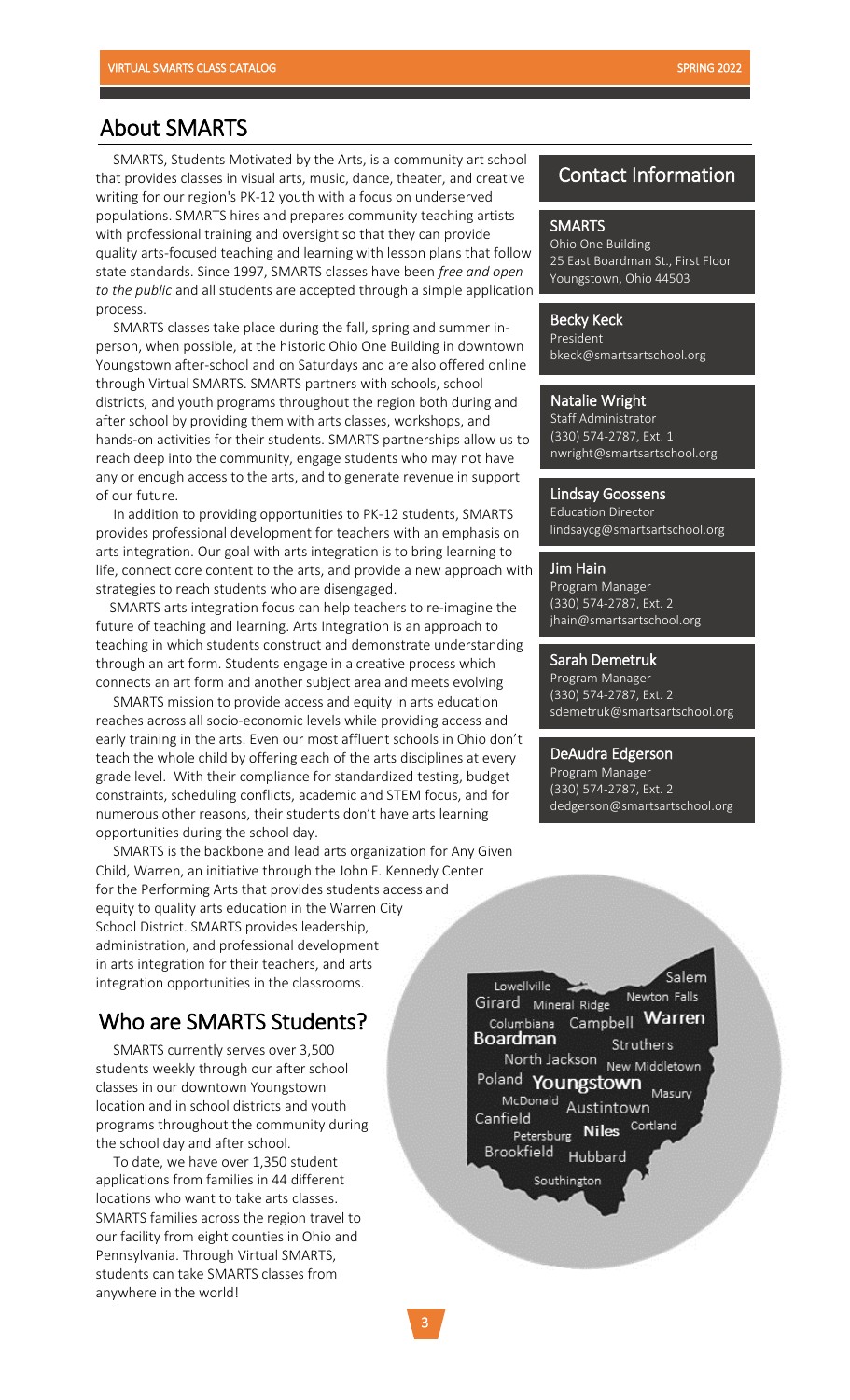ı

## SMARTS Community Partners

## SMARTS Arts teaching and learning takes place in the following locations

## During the School Day Partners

 *SMARTS Community Teaching Artists are employed by SMARTS and placed in partnering school year-round during the school day. systems to teach Visual Art, Music, and Dance* 

- Liberty School District
- South Side Academy
- Akiva Academy
- Montessori School of the Mahoning Valley
- Any Given Child, Warren, Ohio
- − Jefferson PK-8, Lincoln PK-8, McGuffey PK-8, Willard PK-8

 *SMARTS Beats is a percussion-based music SMARTS Empowers program integrates arts visual art, theater and dance for PK-12 students with special needs. program for PK-12 students with special needs. education into students' daily art activities using* 

- ACLD School and Learning Center
- Austintown Elementary School
- Boardman Stadium Elementary
- Boardman Center Intermediate
- Canfield Village Middle School
- Potential Development Intermediate
- Potential Development High School
- Trumbull County Educational Service Center, Liberty Schools
- The Rich Center for Autism

## After-School Partners

*SMARTS collaborates with the following after school and community programs to provide arts education classes.*

- Akiva Academy
- Campbell Elementary School, 21<sup>st</sup> Century Learners
- City of Youngstown, Parks and Recreation Department
- Montessori School of the Mahoning Valley
- Trumbull County Children's Services
- United Way of Youngstown and Mahoning County "Success After 6"
	- − Youngstown City Schools  *McGuffey Elementary Paul C. Bunn Elementary Taft Elementary Williamson Elementary*
	- − Girard Elementary
	- − Liberty School District, E.J. Blott Elementary
	- − Struthers Elementary
- Ursuline Ministries, Casa Madre
- VA Northeast Ohio Healthcare System
- Warren City School District, 21<sup>st</sup> Century Learners
- YSU, Academic Achievers
- YSU, Unlocking the Hidden Game

# SMARTS Students Benefit from the Arts

High levels of music training is linked with SHORT AND LONGTERM MEMORY IMPROVEMENT



Students in arts programs receive better grades in all subjects, including math and science, and OUTPERFORM NON-ART PEERS BY 91 POINTS ON SAT TEST



Students in arts programs are more likely involved in community service + youth groups and ARE 44% LESS LIKELY TO USE DRUGS THAN NON-ART PEERS



## 2017 Governor's Award Recipient

SMARTS was awarded the 2017 Governor's Award for Arts Education in Ohio by the Ohio Arts Council and the Ohio Citizens for the Arts Foundation for its leadership, significant contributions, and creative efforts to advance arts education in Ohio's schools and community organizations.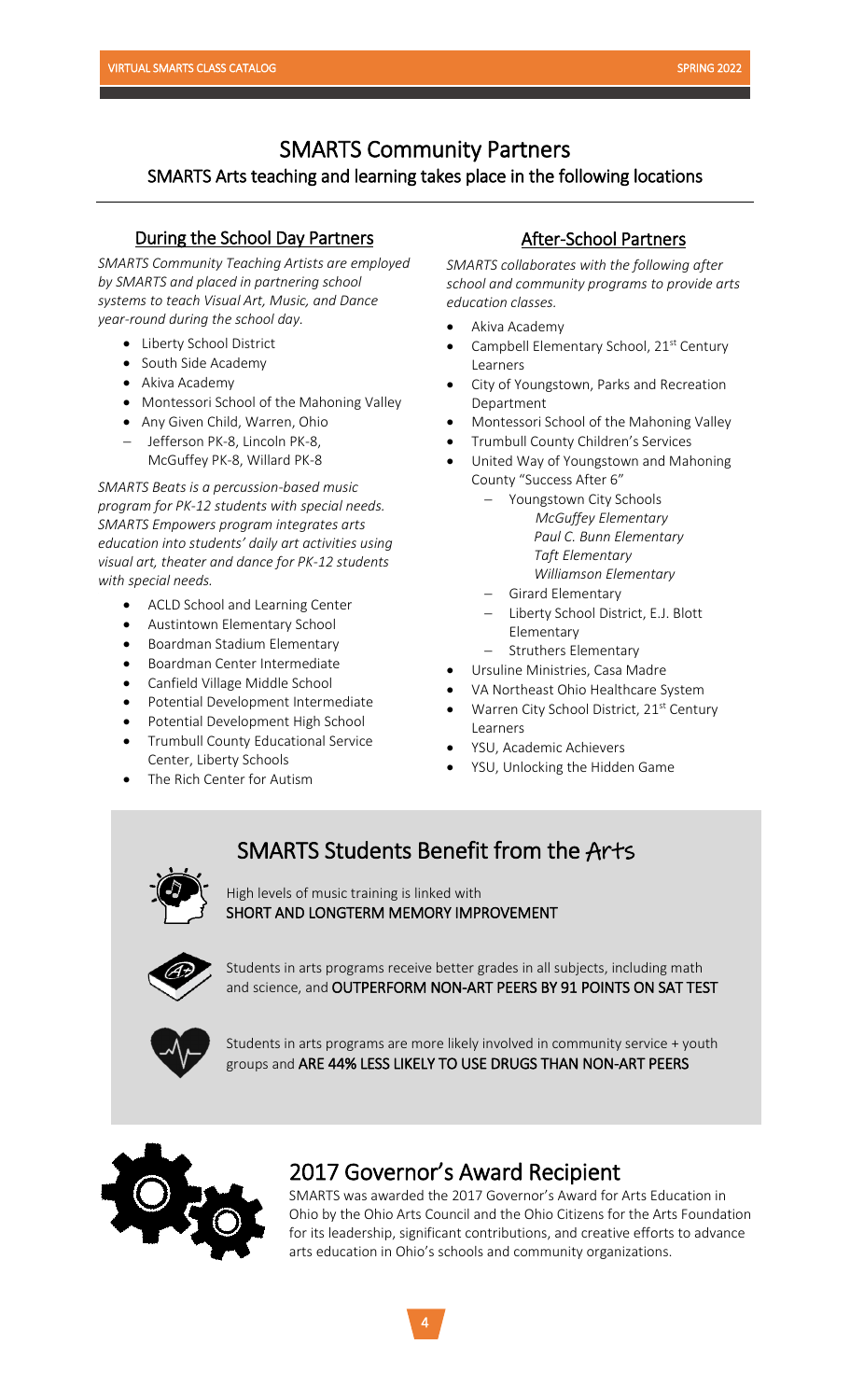## SMARTS Student Admissions Policy

 that classes are a positive and productive learning experience for all students. Classes at SMARTS provide students with a quality arts education. The following information ensures

cniia on the SMARTS website at www.smartsartschooi.org/classes. Applications for classes are accepted<br>year-round. When classes are available, students with applications on file be contacted by e-mail before classes begin. Classes are filled on a first-come, first-serve basis. A waiting list is created if a class is filled. time classes are offered, students on the waiting list are given first priority. Students without current applications on file may not take classes at SMARTS until an application is completed. Enrollment. To become a SMARTS student, parents/guardians must submit an application for each child on the SMARTS website at www.smartsartschool.org/classes. Applications for classes are accepted Students are contacted in order from the waiting list if a spot in the class becomes available. The next

**Attendance.** If for some reason you know that your student cannot attend one of his/her scheduled<br>classes, you must call 330-574-2787 to notify SMARTS of an approved absence. Students who miss more than two classes without notifying SMARTS will be asked to withdraw from this session of SMARTS time for their classes. Students who are more than 15 minutes late to class will not be allowed to participate that day. Students are expected to attend the entire class. Attendance. If for some reason you know that your student cannot attend one of his/her scheduled classes, giving another student the opportunity to participate. SMARTS students are expected to arrive on

Procedures. Parents/guardians are responsible for signing out SMARTS students when they are picked up. Students must be picked up on time. If other arrangements are necessary, they must be worked out with SMARTS staff. Parents are not permitted in classrooms without permission of SMARTS Staff. Parents are permitted to wait for their child/children in the SMARTS Family Waiting Area during classes, or<br>children may be dronned off. Cell phones, bandheld video games, hats, food, drinks, or gum are no allowed in the classrooms. Procedures. Parents/guardians are responsible for signing out SMARTS students when they are picked children may be dropped off. Cell phones, handheld video games, hats, food, drinks, or gum are not

times. If a student's behavior disrupts class or creates a safety problem, the following will occur.<br>1st offense: Warning Behavior. Students are expected to respect teachers, staff, classmates and the SMARTS Facility at all

*1st offense:* Warning

*2nd offense:* Conference with parents

*3rd offense:* Removal from class and withdrawal from SMARTS student rotation for one semester.

 hour a week and record these hours on their practice card. Students interested in piano and violin are placed on a case by case basis. Piano and violin are year-long classes. Music Lessons. Students who take SMARTS music lessons are expected to practice a minimum one

**Facility and Parking.** SMARTS is a first floor, handicapped-accessible, secure facility with a curb cutou<br>and 30-minute loading zone outside our main entrance. Public metered parking is available on nearby streets as well as public parking garages. Find parking options here: [https://www.parkme.com/youngstown-oh-parking.](https://www.parkme.com/youngstown-oh-parking) Facility and Parking. SMARTS is a first floor, handicapped-accessible, secure facility with a curb cutout

**Family waiting Area.** In most cases, families are not expected to wait for their children during classes.<br>you choose to wait, SMARTS provides a waiting area for families with complimentary coffee, water, and free Wi-Fi. If your child uses any SMARTS books or activities in the waiting area, please monitor their materials to work on between classes. Family Waiting Area. In most cases, families are not expected to wait for their children during classes. If activity and clean up the space for the next family. Students are encouraged to bring homework or

## SMARTS Pandemic Mask Policy

We are serious about keeping our staff, teachers, families and students as safe as possible and will require that everyone who visits SMARTS wear a mask until further notice. This is necessary due to the current rise in numbers of new Covid-19 cases, and because SMARTS students come from eight counties in Ohio and Pennsylvania from 44 different cities to take classes. Public Programing in-person class sizes are smaller this semester to encourage 3-6 feet of space between students. All Public classes must fill to 50% capacity in order to take place. All SMARTS staff and teachers will be required to wear masks at SMARTS and out in the community to reduce transmission.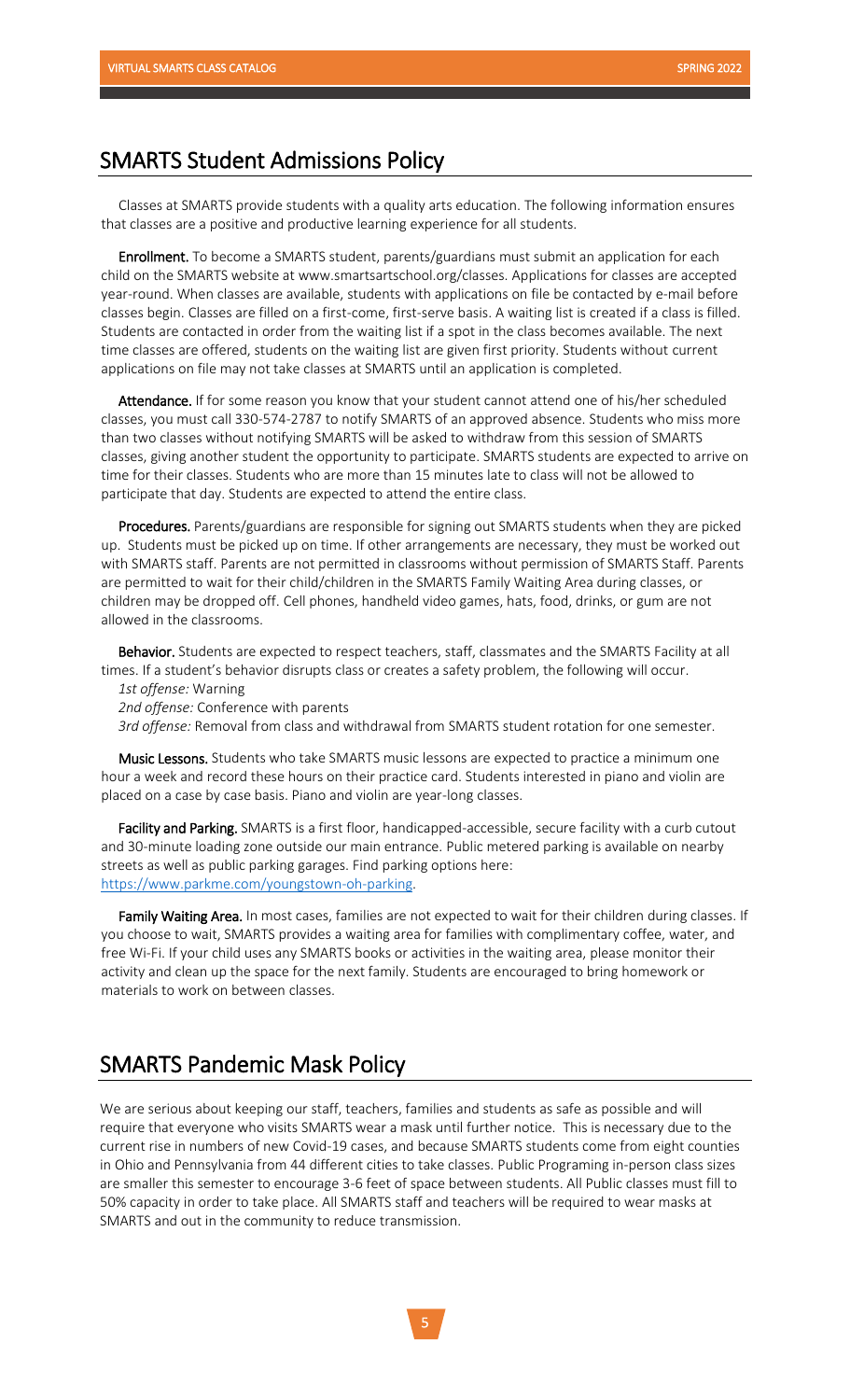# Why Virtual SMARTS?

siviant is has been growing and expanding our expertise by learning best practices and effective<br>teaching strategies for virtual learning. We have found that online classes are often discussed in ways that underestimate their potential. However, we have been amazed, inspired, empowered, and at times<br>shallanged an what our nations of what virtual learning son he. While we heliove in narson arts too. and learning is always better, we have found that all arts disciplines and all types of students - even students with special needs - can<br>ways, there are even advantages. SMARTS has been growing and expanding our expertise by learning best practices and effective challenged on what our notions of what virtual learning can be. While we believe in-person arts teaching students with special needs - can learn and demonstrate remarkable creativity in an online class. In some

SMARTS aims to set a new standard for learning in a traditional classroom setting by focusing on<br>creating the next generation of artists and creative innovators. We now also aim to set a new standard for the effectiveness and wonder of learning in a virtual setting. SMARTS aims to set a new standard for learning in a traditional classroom setting by focusing on

**Same Community** | SMARTS teachers are passionate about the art they specialize in and have empathy for the challenges student artists face as they discover their own personal identity. While online classes do affect interactions, they do not eliminate the<br>human element of a teacher and students working on proiects together with compassion and cre human element of a teacher and students working on projects together with compassion and creativity.

 New Perspective | SMARTS online learning benefits arts disciplines by enabling students to view the same working surface or screen as the teacher. In some ways, students get more one-on-one attention than they would in a traditional classro<br>Suddenly, you can see up close how your teacher paints with his brush, or you can create music in the sam simultaneously with your classmates. screen as the teacher. In some ways, students get more one-on-one attention than they would in a traditional classroom setting.

**High Engagement** | SMARTS students are just as engaged in arts learning online as in-person because unlike their traditional<br>education, thev get to *choose* their arts classes. We have created curriculum specifically for instruction means teachers can utilize different techniques they would not normally in a traditional setting to encourage and<br>inspire students. education, they get to *choose* their arts classes. We have created curriculum specifically for online learning. Providing virtual inspire students.

**Access and Equity** | SMARTS students are able to access our classes from the comfort and convenience of where they live. Students who could not otherwise get to SMARTS after school now have the opportunity to access quality arts education<br>anywhere. This benefits families with busy or non-traditional schedules, and students from all demograph have WiFi and a device to access classes.anywhere. This benefits families with busy or non-traditional schedules, and students from all demographics can participate if they

# Virtual SMARTS Student Admissions Policy

I

 ensures that classes are a positive and productive learning experience for all students. Classes on Virtual SMARTS provide students with a quality arts education. The following information

- 1. Timeliness. Students are expected to sign in for their Zoom class 5 minutes before the start of class to ensure no late arrivals or technical difficulties. If students are more than 5 minutes late, they will not be admitted into class.
- 2. Absence. Students are permitted 2 absences for Virtual SMARTS classes. Please report all absences to the SMARTS Education Director by calling 330-574-2787 Ext. 2 or to receive assistance with any day-of technology issues.
- 3. Supplies. Students are required to double check the supply list for the class and have these supplies prepared or purchased for the first class. Any updated supplies will be posted to your Virtual SMARTS class page.
- 4. Dress Code. Students must be dressed in school-appropriate clothing during class.
- 5. Behavior. Students are expected to behave as they would in an in-person class. That means staying present on camera (unless excused), sitting up on screen, and avoiding other tech distractions while "in class." Students are expected to treat other students with respect on screen, in the chat, and in any other virtual programs used for the class in order to maintain a safe and accepting learning environment for all.
- 6. Supervision when indicated on class description. For PK and K-2 classes, a parent/guardian must be in the room and/or on camera with the student if this is specified at enrollment. Parent/guardian must adhere to student admissions policy and have an adult application on file with SMARTS.

 *All Virtual SMARTS classes will be recorded for safety purposes. Use of this video and photos will follow preferences indicated on the media release.*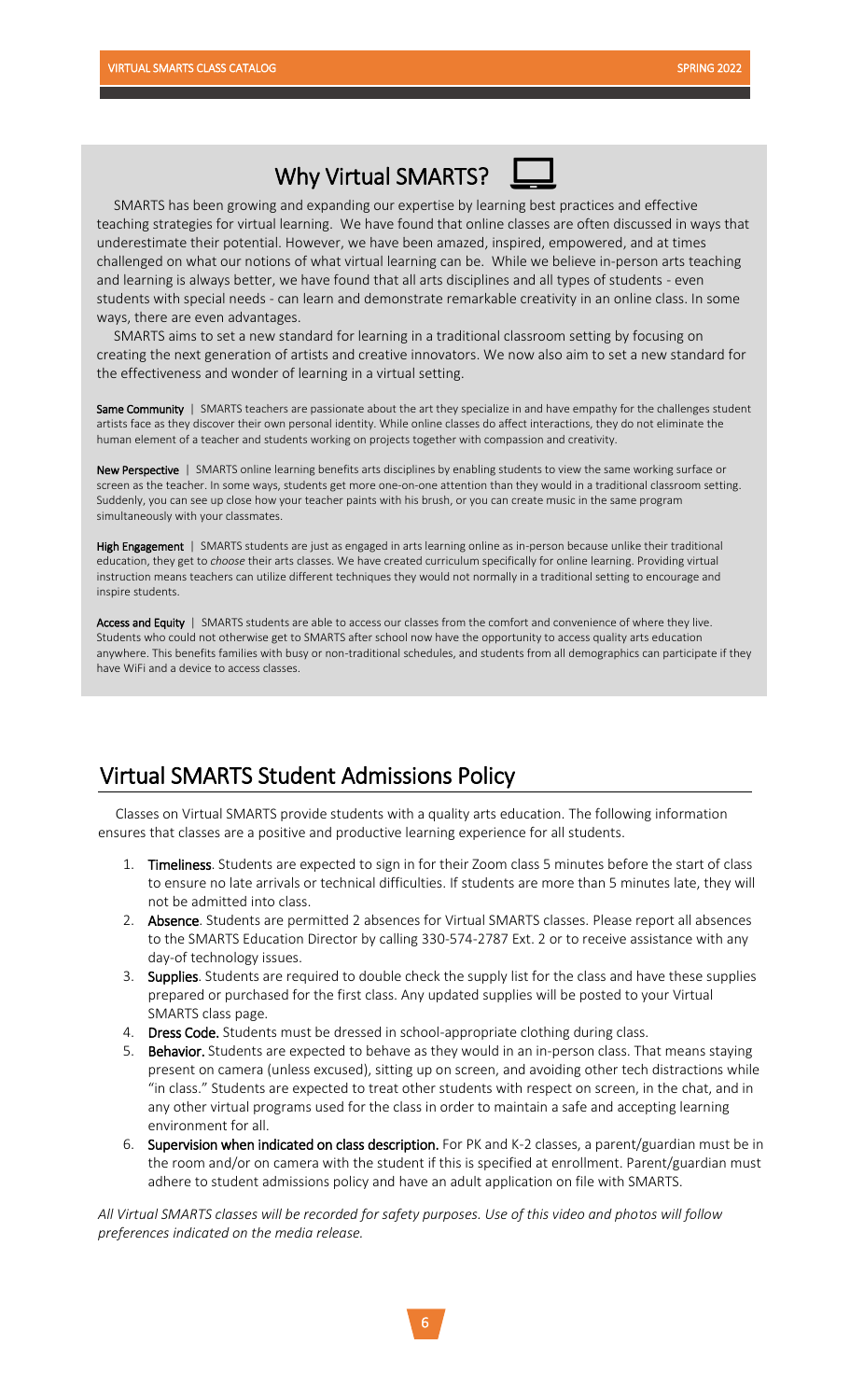j

# Types of SMARTS Classes

In-person | Instruction in a traditional classroom setting at our beautiful, historic downtown Youngstown facility.

Virtual | Instruction live online via Zoom using a link provided at enrollment from a private Virtual SMARTS class page.

Video | Video-only instruction that students complete at home at their own pace.

Hybrid | Any combination of in-person, live online via Zoom lessons, or video instruction.

# Spring 2022 Class Schedule



| <b>Monday Classes</b> |                      |                  |                     |                |                                                   |  |
|-----------------------|----------------------|------------------|---------------------|----------------|---------------------------------------------------|--|
|                       | Time Visual Art Room | <b>Piano Lab</b> | <b>SMARTATORIUM</b> | Multi-Disc. Rm | <b>Music Room</b>                                 |  |
| 4:30                  |                      |                  |                     |                |                                                   |  |
| 4:45                  |                      |                  |                     |                |                                                   |  |
| 4:50                  |                      |                  |                     |                |                                                   |  |
| 4:55                  |                      |                  |                     |                |                                                   |  |
| 5:00                  |                      |                  |                     |                |                                                   |  |
| 5:05                  |                      |                  |                     |                |                                                   |  |
| 5:10                  |                      |                  |                     |                |                                                   |  |
| 5:15                  |                      |                  |                     |                |                                                   |  |
| 5:20                  |                      |                  |                     |                |                                                   |  |
| 5:25                  |                      |                  |                     |                |                                                   |  |
| 5:30                  |                      |                  |                     |                | 5:30-6:15 pm                                      |  |
| 5:35                  |                      |                  |                     |                | <b>Virtual SMARTS Dance</b>                       |  |
| 5:40                  |                      |                  |                     |                | Fitness: Recharge, Adult<br>Veterans              |  |
| 5:45                  |                      |                  |                     |                | <b>Sydney Moore</b>                               |  |
| 6:05                  |                      |                  |                     |                |                                                   |  |
| 6:10                  |                      |                  |                     |                |                                                   |  |
| 6:15                  |                      |                  |                     |                | 6:15-7:00 pm                                      |  |
| 6:20                  |                      |                  |                     |                | <b>Virtual SMARTS Digital</b>                     |  |
| 6:25                  |                      |                  |                     |                | <b>Music Production:</b><br>Family, Friends & Co- |  |
| 6:30                  |                      |                  |                     |                | <b>Workers</b><br><b>Adult Veterans</b>           |  |
| 6:35                  |                      |                  |                     |                | Meg Bryant                                        |  |
| 6:40                  |                      |                  |                     |                |                                                   |  |
| 6:45                  |                      |                  |                     |                |                                                   |  |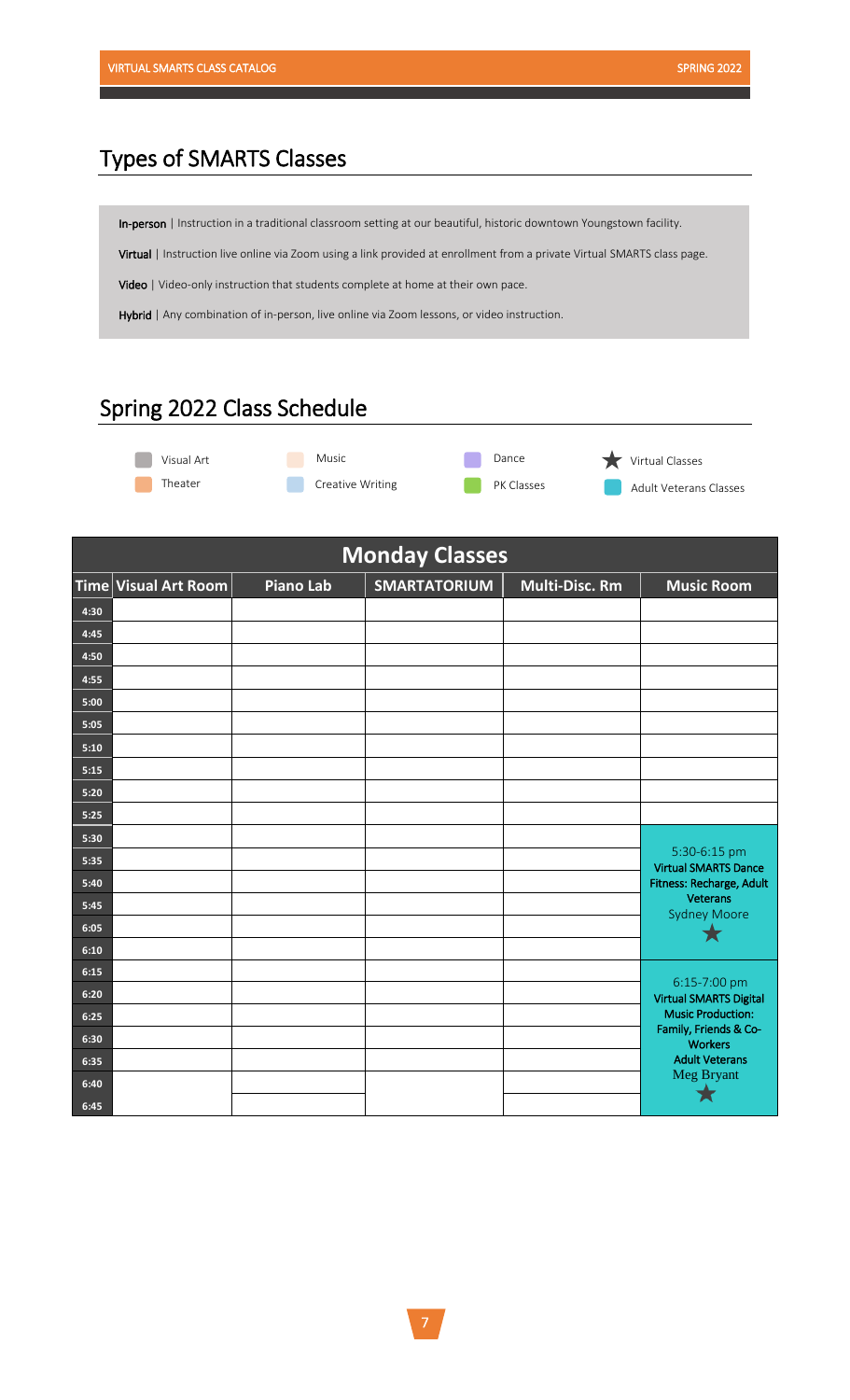**Theater** 

**Creative Writing** 



**Virtual Classes Adult Veterans Classes** 

| <b>Tuesday Classes</b> |                              |                                                       |                                               |                                                               |                                           |                                                                    |
|------------------------|------------------------------|-------------------------------------------------------|-----------------------------------------------|---------------------------------------------------------------|-------------------------------------------|--------------------------------------------------------------------|
|                        | <b>Visual Art</b>            |                                                       |                                               |                                                               | Music Rm #1                               | <b>Music Rm #2</b>                                                 |
| <b>Time</b>            | Room                         | <b>Piano Lab</b>                                      | <b>SMARTATORIUM</b>                           | Multi-Disc. Rm                                                |                                           |                                                                    |
| 3:50                   |                              |                                                       |                                               |                                                               |                                           |                                                                    |
| 4:00                   |                              | 3:50-4:35 pm                                          |                                               |                                                               |                                           |                                                                    |
| 4:05                   |                              | <b>Virtual SMARTS</b>                                 |                                               |                                                               |                                           |                                                                    |
| 4:10                   |                              | Ukulele,<br>Grades 4-12                               |                                               |                                                               |                                           |                                                                    |
| 4:15                   |                              | Simon Kenneally                                       |                                               |                                                               |                                           |                                                                    |
| 4:20                   |                              | $\bigstar$                                            |                                               |                                                               |                                           |                                                                    |
| 4:25                   |                              |                                                       |                                               |                                                               |                                           |                                                                    |
| 4:30                   |                              |                                                       |                                               |                                                               |                                           |                                                                    |
| 4:45<br>4:50           | 4:30-5:15 pm                 |                                                       |                                               |                                                               |                                           |                                                                    |
| 4:55                   | <b>SMARTS Textile</b>        |                                                       |                                               |                                                               |                                           |                                                                    |
| 5:00                   | Exploration,                 |                                                       |                                               |                                                               |                                           |                                                                    |
| 5:05                   | Grades 4-7<br>Marites Eldred | 4:45-5:35 pm                                          |                                               |                                                               |                                           |                                                                    |
| 5:10                   |                              | <b>Virtual SMARTS</b><br>Piano Lab 1B,                |                                               |                                                               |                                           |                                                                    |
| 5:15                   |                              | Grades 5-12                                           |                                               |                                                               | 5:00-5:40 pm                              |                                                                    |
| 5:20                   |                              | Simon Kenneally                                       |                                               |                                                               | <b>Virtual SMARTS</b><br>Fantasy Stories, |                                                                    |
| 5:25                   |                              | $\bigstar$                                            |                                               |                                                               | Grades 1-3                                |                                                                    |
| 5:30                   |                              |                                                       | 5:20 -6:10 pm                                 |                                                               | Christiana Peterson                       |                                                                    |
| 5:35                   |                              |                                                       | SMARTS All that Jazz,<br>Grades 4-7           |                                                               |                                           |                                                                    |
| 5:40                   |                              |                                                       | <b>Hailey Gelzheiser</b>                      |                                                               |                                           |                                                                    |
| 5:45                   |                              |                                                       |                                               |                                                               |                                           | 5:45-6:15pm                                                        |
| 6:05                   |                              |                                                       |                                               |                                                               |                                           | <b>Virtual SMARTS</b>                                              |
| 6:10                   |                              | 5:45-6:45 pm                                          |                                               | 5:30-7:00 pm<br><b>SMARTS</b><br>Architecture,<br>Grades 8-12 |                                           | <b>Elements</b><br>of Art: Line & Form,<br>Grades K-3<br>Kara Zone |
| 6:15                   |                              | <b>SMARTS Improv</b><br>Piano Lab, Grades<br>$5 - 12$ |                                               | Denise Holt & A.I.A<br>Youngstown                             |                                           |                                                                    |
| 6:20                   |                              | Simon Kenneally                                       | 6:15-7:00 pm                                  |                                                               |                                           |                                                                    |
| 6:25                   |                              |                                                       | <b>Virtual SMARTS Family</b><br>Line Dancing, |                                                               |                                           | 6:20-7:00 pm                                                       |
| 6:30                   |                              |                                                       | <b>Adults &amp; Grade K-12</b>                |                                                               |                                           | <b>Virtual SMARTS</b>                                              |
| 6:35                   |                              |                                                       | Hailey Gelzheiser                             |                                                               |                                           | Writing: Build your<br>own Character,                              |
| 6:40                   |                              |                                                       |                                               |                                                               |                                           | Grades 4-7                                                         |
| 6:45                   |                              |                                                       |                                               |                                                               |                                           | Kara Zone                                                          |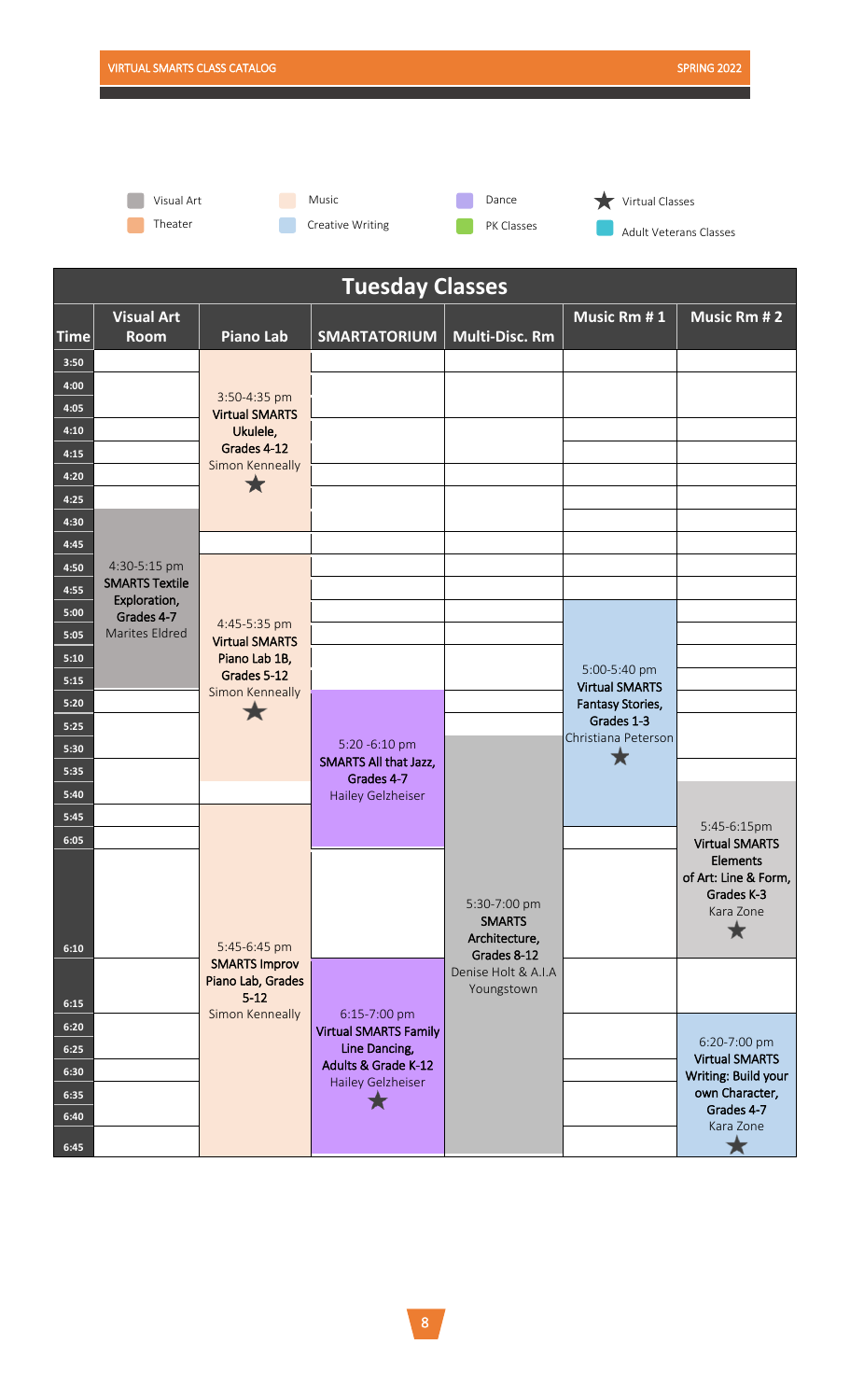Theater  $\Box$ 

**Creative Writing** 





| <b>Wednesday Classes</b> |                                              |                                             |                                           |                                      |                                                |
|--------------------------|----------------------------------------------|---------------------------------------------|-------------------------------------------|--------------------------------------|------------------------------------------------|
|                          | $\mathsf{Time} \mathsf{Visual}$ Art Room $ $ | <b>Piano Lab</b>                            | <b>SMARTATORIUM</b>                       | <b>Multi-Disc. Rm</b>                | <b>Music Rm #2</b>                             |
| 3:45                     |                                              |                                             |                                           |                                      |                                                |
| 4:00                     |                                              |                                             |                                           |                                      |                                                |
| 4:05                     |                                              |                                             |                                           |                                      |                                                |
| 4:10                     |                                              |                                             |                                           |                                      |                                                |
| 4:15                     |                                              |                                             |                                           |                                      |                                                |
| 4:20                     | 4:00-4:45 pm                                 | 3:45-4:35 pm<br><b>Virtual SMARTS Piano</b> |                                           |                                      |                                                |
| 4:25                     | <b>SMARTS</b><br>Photography:                | Lab 1A, Grades 3-6                          |                                           |                                      |                                                |
|                          | <b>Rule of Thirds</b>                        | <b>Haley Beverburg</b>                      |                                           |                                      |                                                |
|                          | Grades 3-6<br><b>Vince Shivers</b>           | T                                           |                                           |                                      |                                                |
|                          |                                              |                                             |                                           |                                      |                                                |
|                          |                                              |                                             |                                           |                                      |                                                |
| 4:30                     |                                              |                                             |                                           |                                      |                                                |
| 4:45                     |                                              |                                             | 4:25-5:05 pm                              |                                      |                                                |
| 4:50                     |                                              |                                             | <b>SMARTS Dance Ballet,</b><br>Grades K-3 | 4:30-5:30 pm<br><b>SMARTS Guitar</b> |                                                |
| 4:55                     |                                              |                                             | Kat Sanfrey                               | Lesson / Studio                      |                                                |
|                          |                                              |                                             |                                           | $(1A)$ & $(1B)$ ,                    |                                                |
|                          |                                              |                                             |                                           | Grades 5-12<br>Simon Kenneally       |                                                |
|                          |                                              |                                             |                                           |                                      |                                                |
| 5:00                     |                                              | 4:40-5:30 pm                                |                                           |                                      |                                                |
| 5:05                     |                                              | <b>SMARTS Piano Lab 2A,</b><br>Grades 7-12  |                                           |                                      |                                                |
| 5:10                     |                                              | <b>Haley Beverburg</b>                      |                                           |                                      | 5:00-6:00 pm                                   |
| 5:15                     |                                              |                                             |                                           |                                      | <b>Virtual SMARTS</b>                          |
| 5:20                     |                                              |                                             |                                           |                                      | Photography:<br>Surroundings,                  |
| 5:25                     |                                              |                                             | 5:10-5:50 pm                              |                                      | <b>Adult Veterans</b>                          |
| 5:30                     |                                              |                                             | <b>SMARTS Fairytale</b>                   |                                      | <b>Vince Shivers</b>                           |
| 5:35                     |                                              |                                             | Theater, Grades K-3                       |                                      |                                                |
| 5:40                     |                                              |                                             | Savannah Teter                            |                                      |                                                |
| 5:45                     |                                              |                                             |                                           |                                      |                                                |
|                          |                                              |                                             |                                           |                                      |                                                |
| 5:50                     |                                              | 5:45-6:35 pm                                |                                           |                                      |                                                |
| 5:55                     |                                              | <b>SMARTS Piano Lab 1A,</b><br>Grades 3-7   |                                           |                                      |                                                |
| 6:00                     | 6:00-6:40 pm                                 | <b>Haley Beverburg</b>                      |                                           |                                      |                                                |
| 6:05                     | <b>SMARTS Elements</b>                       |                                             |                                           | 5:45-6:45 pm<br><b>SMARTS Violin</b> |                                                |
| 6:10                     | of Art: Shapes,<br>Grades K-3                |                                             | 5:55-6:55 pm                              | Lesson / Studio                      | 6:00-6:45pm<br><b>Virtual SMARTS</b>           |
| 6:15                     | Daniel                                       |                                             | <b>SMARTS Rock Band,</b>                  | $(1B)$ & $(2A)$ ,<br>Grades 5-12     | Improv Theater:                                |
| 6:20<br>6:30             | Rauschenbach                                 |                                             | Grades 4-12<br>Simon Kenneally            | <b>Brendan McEvoy</b>                | Personal Development,<br><b>Adult Veterans</b> |
| 6:40                     |                                              |                                             |                                           |                                      | Savannah Teter                                 |
|                          |                                              |                                             |                                           |                                      | Ŧ                                              |
|                          |                                              |                                             |                                           |                                      |                                                |
|                          |                                              |                                             |                                           |                                      |                                                |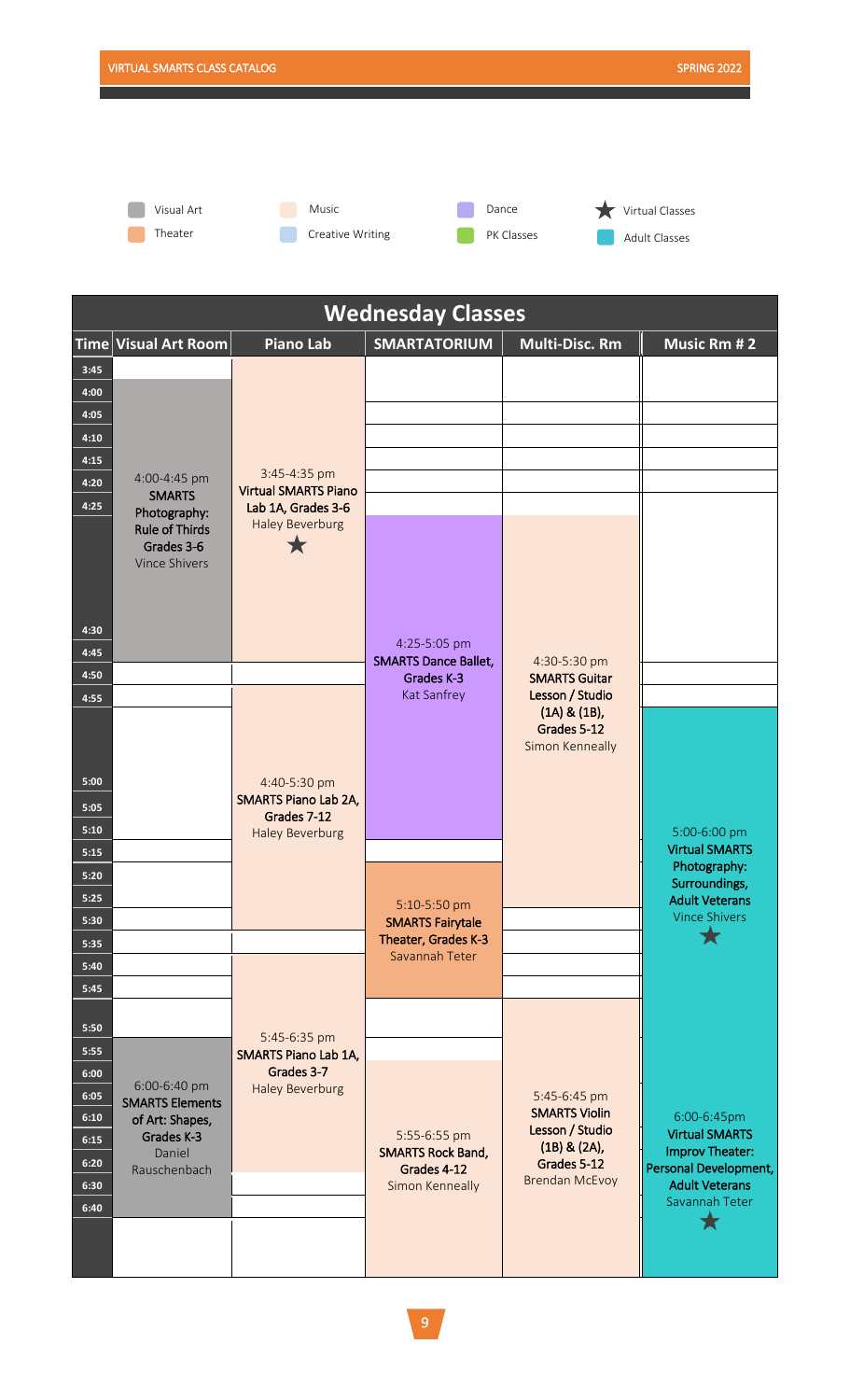**Theater** 

Visual Art **Contract Contract Contract Contract Contract Contract Contract Contract Contract Contract Contract Contract Contract Contract Contract Contract Contract Contract Contract Contract Contract Contract Contract Con Creative Writing** 



Virtual Classes **Adult Classes** 

| <b>Saturday Classes</b>                            |                                                                                                                |                                                                                                                                                                                                          |           |                                                                                  |                                                                                                |                                                                                                  |
|----------------------------------------------------|----------------------------------------------------------------------------------------------------------------|----------------------------------------------------------------------------------------------------------------------------------------------------------------------------------------------------------|-----------|----------------------------------------------------------------------------------|------------------------------------------------------------------------------------------------|--------------------------------------------------------------------------------------------------|
| <b>Time</b>                                        | <b>Visual Art</b><br>Room                                                                                      | <b>SMARTATORIUM</b>                                                                                                                                                                                      | Piano Lab | Music Room 1                                                                     | Multi-<br>Disciplinary<br>Room                                                                 | <b>Music</b><br>Rm#<br>$\overline{2}$                                                            |
| 10:50<br>10:55<br>11:00<br>11:05<br>11:10<br>11:15 | 10:40-11:30 am<br><b>SMARTS Family</b><br>Printmaking,<br><b>Adults &amp;</b><br>Grades K-5<br>Michael DeMarco | 10:00-10:30 am<br><b>SMARTS Exploring</b><br>Sound, PK and Adults<br><b>Rachel Cline</b><br>10:35-10:55 am<br><b>SMARTS Story Time,</b><br>Children Ages 1-7 and<br>Family<br>Read by SMARTS<br>families |           | 10:00-10:30 am<br><b>SMARTS Science of</b><br>Sound,<br>Grades K-3<br>Meg Bryant | 10:35-11:25am<br><b>SMARTS Adventures</b><br>in Piano 1, Grades K-<br>2<br><b>Rachel Cline</b> | 10:35-11:20 am<br><b>Virtual SMARTS</b><br>"Shakesperience It"<br>Grades 5-12<br>Jeremiah Kibler |
| 11:20<br>11:25<br>11:30                            |                                                                                                                |                                                                                                                                                                                                          |           |                                                                                  |                                                                                                |                                                                                                  |
| 11:35                                              |                                                                                                                |                                                                                                                                                                                                          |           |                                                                                  |                                                                                                |                                                                                                  |
| 11:40                                              |                                                                                                                |                                                                                                                                                                                                          |           |                                                                                  |                                                                                                |                                                                                                  |
| 11:45                                              |                                                                                                                |                                                                                                                                                                                                          |           |                                                                                  |                                                                                                |                                                                                                  |
| 11:50                                              |                                                                                                                |                                                                                                                                                                                                          |           | 11:30-12:20 pm<br><b>SMARTS Violin 1A,</b>                                       |                                                                                                |                                                                                                  |
| 11:55                                              |                                                                                                                |                                                                                                                                                                                                          |           | Grades 3-12                                                                      | 11:40-12:30 pm                                                                                 |                                                                                                  |
| 12:00<br>12:05<br>12:10<br>12:15                   | 12:00-1:00 pm                                                                                                  |                                                                                                                                                                                                          |           | Meg Bryant                                                                       | <b>SMARTS Adventures</b><br>in Piano 2 and 3,<br>Grades K-2<br><b>Rachel Cline</b>             |                                                                                                  |
| 12:20                                              | <b>SMARTS Family</b>                                                                                           |                                                                                                                                                                                                          |           |                                                                                  |                                                                                                |                                                                                                  |
| 12:25                                              | Flower Ceramics,                                                                                               |                                                                                                                                                                                                          |           |                                                                                  |                                                                                                |                                                                                                  |
| 12:30                                              | Adults &<br>Grades 4-12<br>Marites Eldred                                                                      |                                                                                                                                                                                                          |           |                                                                                  |                                                                                                |                                                                                                  |
| 12:35                                              |                                                                                                                |                                                                                                                                                                                                          |           |                                                                                  |                                                                                                |                                                                                                  |
| 12:40                                              |                                                                                                                |                                                                                                                                                                                                          |           |                                                                                  |                                                                                                |                                                                                                  |
| 12:45                                              |                                                                                                                |                                                                                                                                                                                                          |           |                                                                                  |                                                                                                |                                                                                                  |
| 12:50                                              |                                                                                                                |                                                                                                                                                                                                          |           |                                                                                  |                                                                                                |                                                                                                  |
| 12:55                                              |                                                                                                                |                                                                                                                                                                                                          |           |                                                                                  |                                                                                                |                                                                                                  |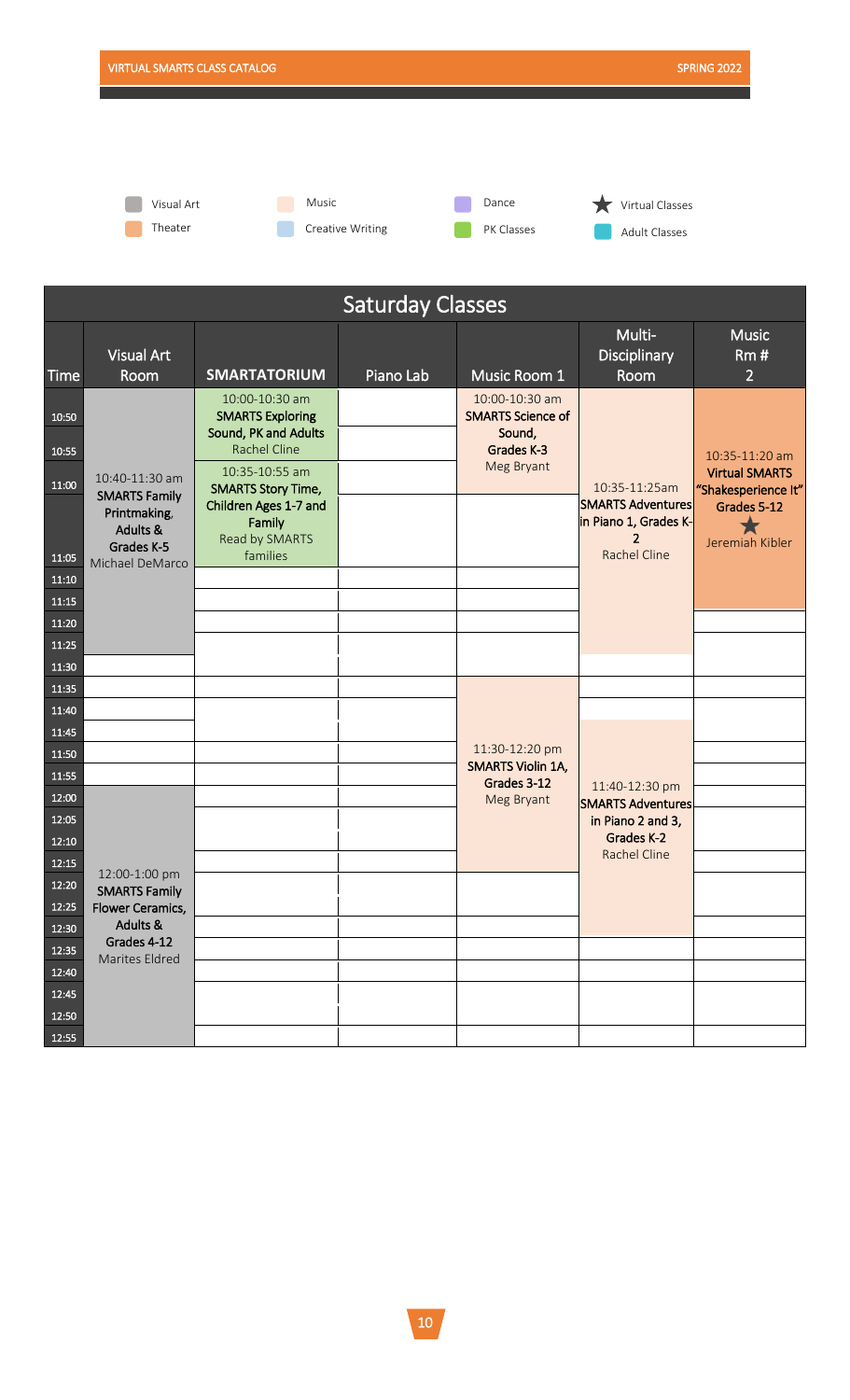## Spring 2022 Class Descriptions

= Virtual SMARTS Classes

## SMARTS Visual Art Classes

#### SMARTS Family Printmaking, Adults & Grades K-5

In this class, you and your family will enter the exciting world of printmaking, where your finished product will always amaze you. Printmaking is a method of transferring images from one surface to another, using paint, marker, ink, etc. T-shirts, newspapers, art prints, and posters are all forms of printmaking. Students will experiment with various printmaking techniques, including monoprints, collagraphs, etchings, and more. As students peel away their artwork, they will see a "print," a mirror reflection of their original creation on a piece of paper, glass, tile, wood, or another surface. The process of transferring the image makes the artwork come alive in unique ways, and it always turns out a little bit different than you thought it would! Printmaking gives artists the flexibility to be creative, experiment, try new things, and revise approaches to get the right effect. You'll have a blast as you discover a brand-new way to express yourself, filled with delightful surprises.

#### Saturdays @10:40 -11:30 am

Jan 29 Feb 5, 12, 19, 26 March 5, 19, 26 April 2 SMARTS Art You Can SEE student demonstration April 5

#### SMARTS Textile Exploration, Grades 4-7

Textiles are a type of cloth or woven fabric, and they come from all over the world. Silk, jute, polyester, wool, spandex, denim, chiffon, and velvet are just a few. Explore and experiment with textiles by creating works of art with yarn, felt, or feathers. Create both wearable and display pieces. You could turn your creation into cool accessories or chic home décor! Try out different knots, weaving techniques, and stitching patterns. You will be surprised with the interesting and intricate designs you can make. Bring your creativity and flair. Enjoy creating art with this versatile medium!

#### Tuesday @ 4:30-5:15 pm

Jan 25 Feb 1, 8, 15, 22 March 1,15, 22, 29 SMARTS Art You Can SEE student demonstration April 5

#### SMARTS Architecture, Grades 8-12

Have you seen The Sydney Opera House, Taj Mahal or Empire State building? These buildings are constructed in such a way that they are no longer merely "buildings." Architecture involves mathematical planning, designing and building to create a space that is a work of art. Do you realize it is art that people live in, work in and have experiences in? Whatever the architect designs must be practical, but also expressive. It needs to stand out! Students will learn about the creative process in this class and they will build and design their own model.

#### Tuesday @ 5:30-7:00 pm

Jan 25 Feb 1, 8, 15, 22 March 1,15, 22, 29 SMARTS Art You Can SEE student demonstration April 5

#### SMARTS Photography: Rule of Thirds, Grades 3-6

Photography is far more than just snapping pictures. In order to take photos like a photographer, you have to think about composition – how the objects in your photo are arranged. In this class, students will study and practice a composition technique called the rule of thirds. They will learn about gridlines and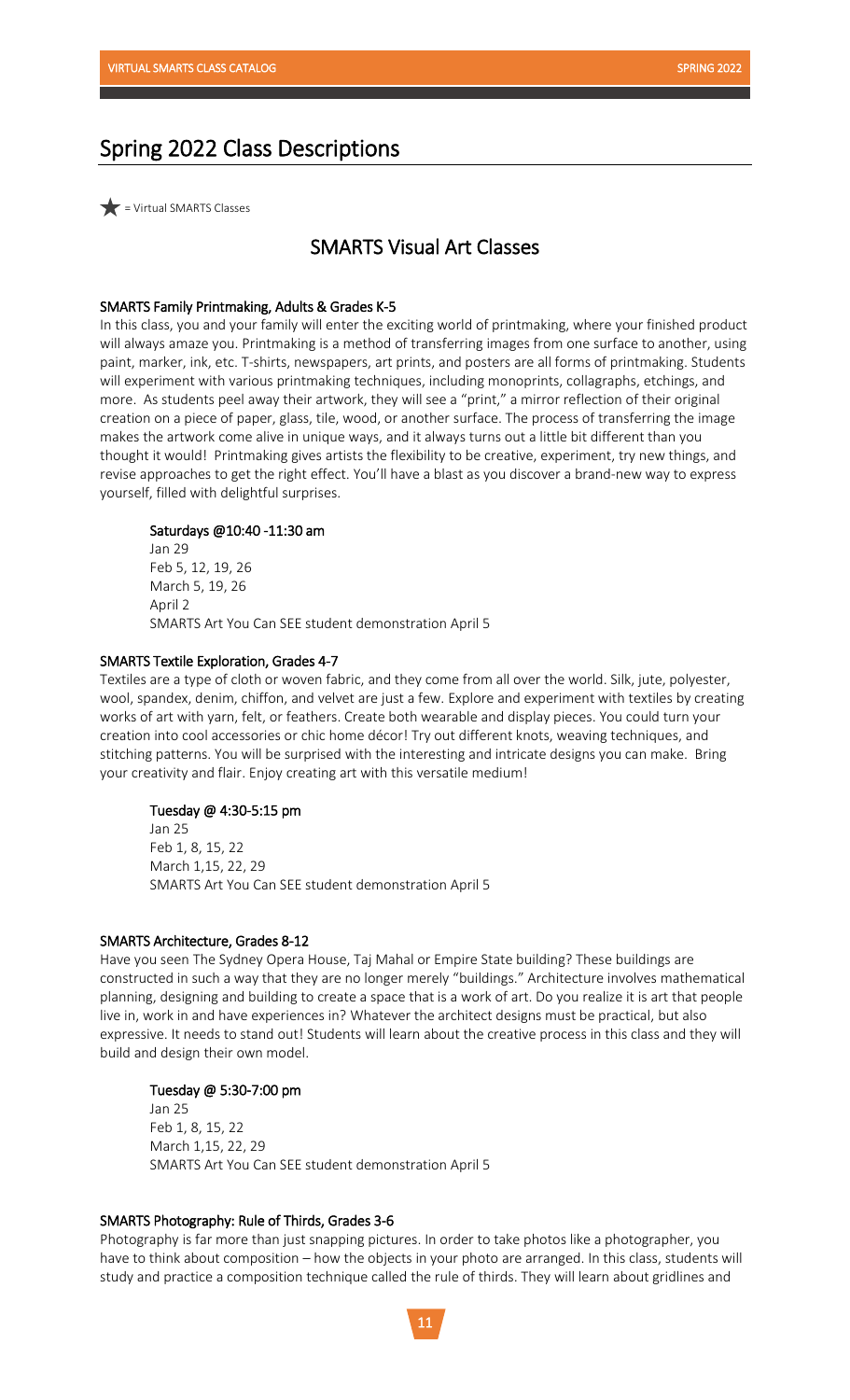identify photos taken with this method. Then use this rule to take your own photos! Students will experiment with photo editing software. Make some room on the refrigerator for these amazing photos! Students should bring their own camera if they own one. A cell phone may be used in place of a camera for this class.

#### Wednesdays @ 4:00-4:45 pm

Jan 26, Feb 2, 9, 16, 23 March 2, 16, 23, 30 SMARTS Art You Can SEE student demonstration April 5

#### SMARTS Family Flower Ceramics, Adults & Grades 4-12

Bring your family to SMARTS to explore the art of ceramic sculptures! Make a bouquet of flowers and the vase that will hold them! Glazing techniques will be introduced and explored, and emphasis will be placed on design elements: line, shape texture, form and color. This class will teach hand-building methods and techniques such as scoring. The best part of ceramic flowers is they do not die or need to be watered. They will stay beautiful forever. Limit: one adult per family unit.

#### Saturdays @ 12:00-1:00 pm

Jan 29 Feb 5, 12, 19, 26 March 5, 19, 26 April 2 SMARTS Art You Can SEE student demonstration April 5

#### SMARTS Elements of Art: Shapes, Grades K-3

When you look at the mountains, what shape do you see? When you look at a human face, do you see the circle, triangle and ovals? Is your house made of squares and triangles? Learn how to identify and examine the underlying shapes in the world around you. We are surrounded by shapes; they are the foundation of everything. Develop volume, perspective and dimension to create or recreate whatever images you desire. If you can draw shapes there is no limit to what you can create!

#### Wednesdays @ 6:00-6:40 pm

Jan 26 Feb 2, 9, 16, 23 March 2, 16, 23, 30 SMARTS Art You Can SEE student demonstration April 5

#### Virtual SMARTS Elements of Art: Lines & Form, Grades K-3

A line is a dot that took a walk! Lines are moving points and fundamental in art, whether the composition is a drawing, painting or photograph. Lines can take many forms: curved, zig-zagged, spiraled, straight or skipped. When the lines are blended together or repeated, they create patterns. Patterns can be simple or complex. In this class, students will play with lines, explore repeating lines, create patterns of their own, and apply their design to 3D objects.

#### Tuesday @ 5:45-6:15 pm

Jan 25 Feb 1, 8, 15, 22 March 1, 15, 22, 29 SMARTS Art You Can SEE student demonstration April 5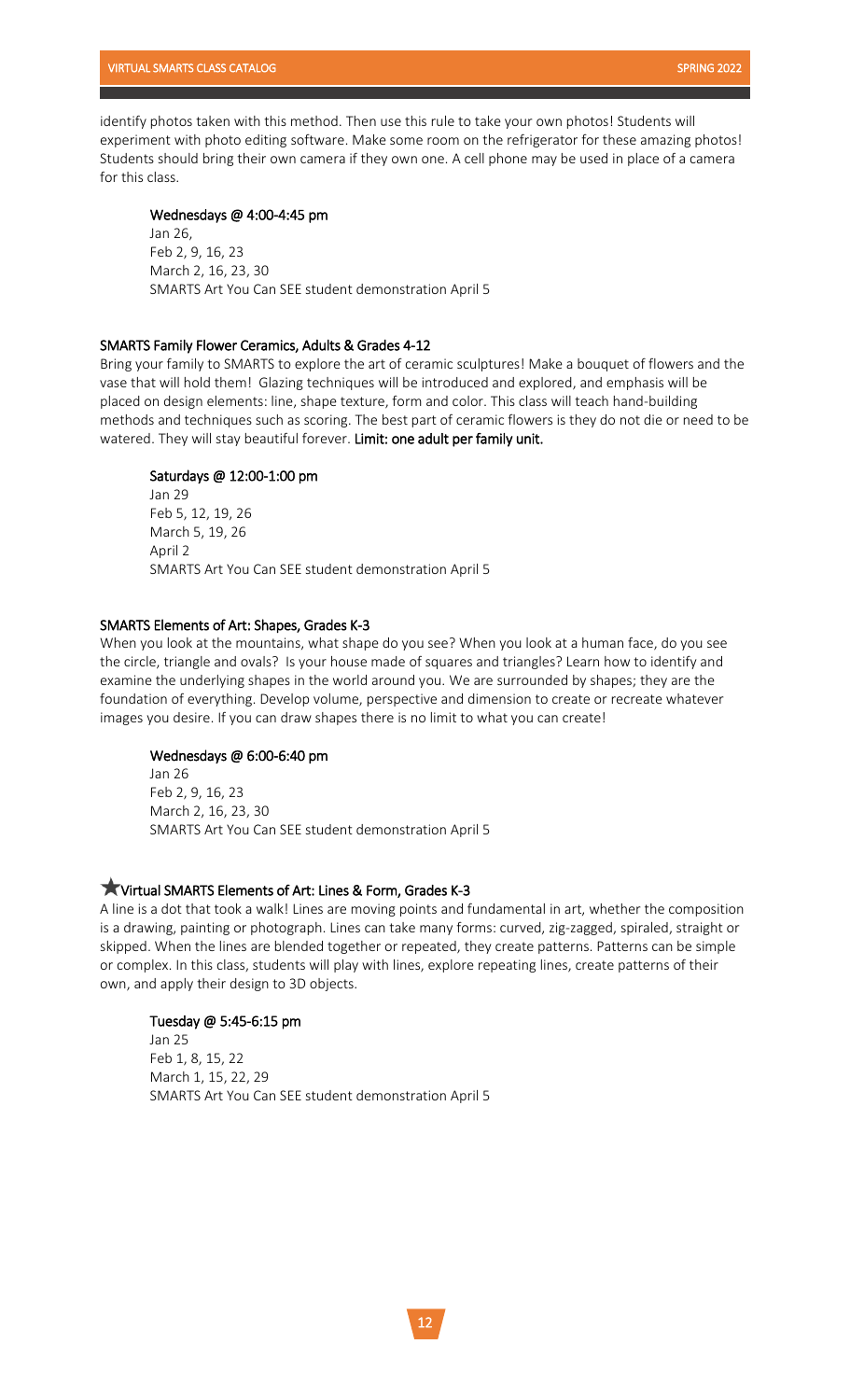Virtual SMARTS Classes

## SMARTS Music Classes

#### SMARTS Science of Sound, Grades K-3

What do metal cans, cardboard, popsicle sticks, and paper plates all have in common? They can all be used to create instruments! Have you ever played pots, a trash can lid or plastic cups? Music can be created out of all kinds of ordinary objects. There is a science to the creation of sound. In this class students will explore and study sound waves and instrument families. They will examine what tools are needed to tweak and adjust sound and that discovery will guide in the creation of their own unique instruments. *WARNING: This class may cause extreme drumming, laughing and sound addictions!*

#### Saturdays @ 10:00-10:30 am

Jan 29 Feb 5, 12, 19, 26 March 5, 19, 26 April 2 SMARTS Art You Can HEAR student demonstration April 6

#### SMARTS Exploring Sound, Adults & Ages 3-4

What would jellybeans sound like in a plastic egg or a tissue box wound in rubber bands? Can you identify the different sounds around you? Music is everywhere – it begins with sound and can be created with almost anything! Enjoy making instruments as a family in this fun introduction for future music students.

#### Saturdays @ 10:00-10:30 am

Jan 29 Feb 5, 12, 19, 26 March 5, 19, 26 April 2 SMARTS Art You Can HEAR student demonstration April 6

#### SMARTS Guitar Lesson/ Studio (1A & 1B), Grades 5-12

With guitar, you can learn to play all the songs you love and even write your own music, but there are basics to getting started. In this class, you will learn how to tune and hold your guitar, strum basic rhythms patterns, and learn beginner chord progressions that will get you playing songs quickly. We've got everything from finger training exercises to play-along videos to help you build confidence as you learn at your own pace. When you meet with your SMARTS Teacher, learning goals will be personalized to your interests and how you are progressing on the instrument. SMARTS has a limited number of guitars available for students who do not own a guitar. There will be SMARTS Guitar Practice Cards issued and each student must practice at least one hour a week between weekly lessons.

All music students in lessons are scheduled and placed manually by SMARTS staff according to ability level and availability. Enrollment prioritizes students currently taking lessons at SMARTS, then students on the waitlist, then new students.

#### Wednesday @ 4:30-5:30 pm

Jan 26 Feb 2, 9, 16, 23 March 2, 16, 23, 30 SMARTS Art You Can HEAR student demonstration April 6

#### SMARTS Rock Band, Grades 4-12

Want to be a rock star, but not too keen on starting a band in your parent's garage? Join this gig! We're looking for guitarists, drummers, singers, bassists, keyboardists – you name it. In this class, the students will be working together to write original songs. Throughout the process, students will get a hands-on experience of being "in the band" from the initial stages of collaborating with each other to complete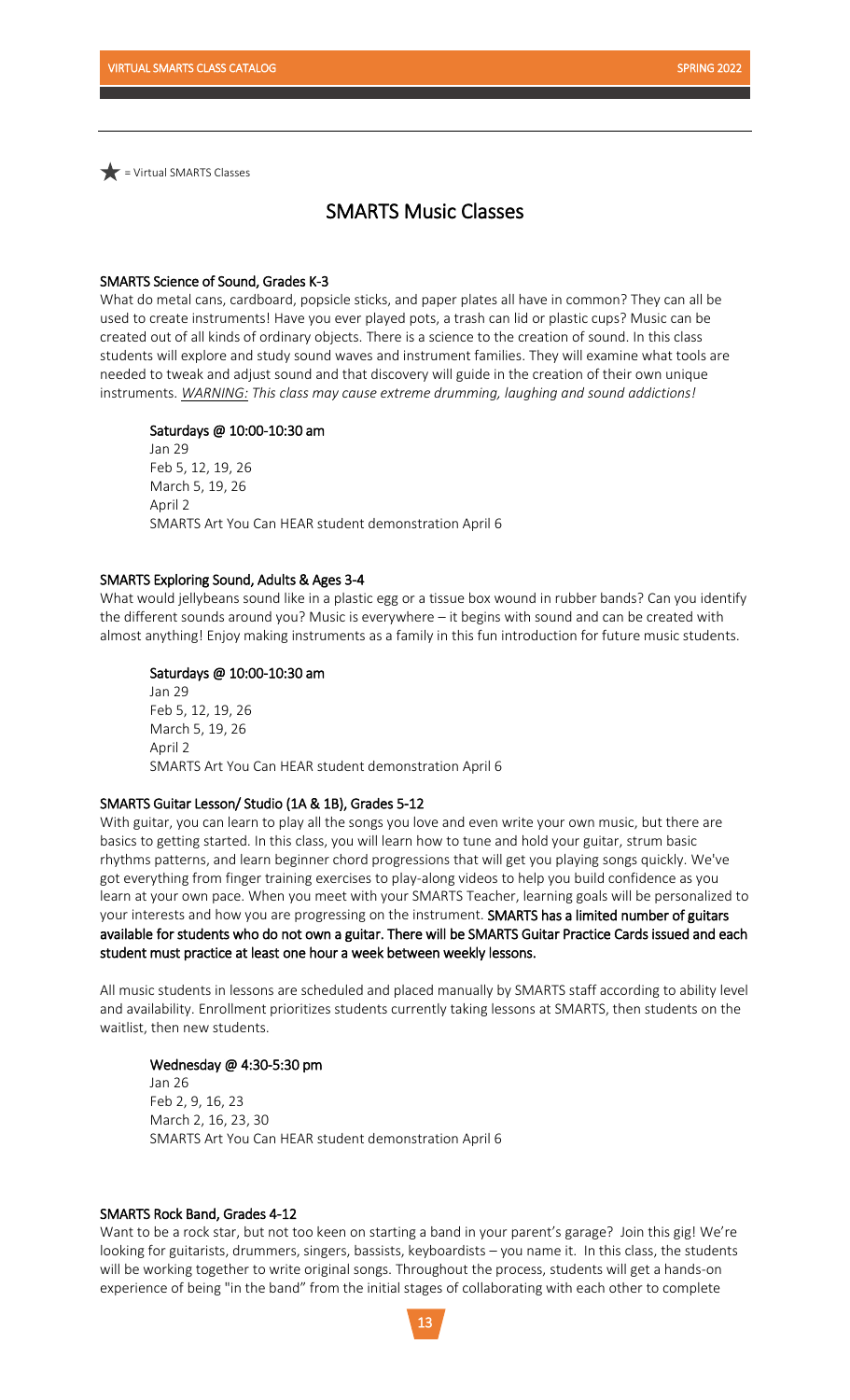their own songs, to rehearsing together and finally recording their songs! Students in this class will get a fuller appreciation of music creation, teamwork, and what it takes to actually record a hit song and perform a live show as a real band! Students must be proficient with their instrument and comfortable reading rhythms and notes to enroll.

#### Wednesday @ 5:55-6:55 pm

Jan 26 Feb 2, 9, 16, 23 March 2, 16, 23, 30 SMARTS Art You Can HEAR student demonstration April 6

#### Virtual SMARTS Ukulele, Grades 4-12

This fun Hawaiian instrument has captivated audiences with imaginations of island life for years, but it's not only an instrument you hear on vacation. The ukulele also appears in many recent top radio hits, such as Train's "Hey Soul Sister" and Jason Mraz's "I'm Yours." The simplicity of the ukulele makes it a great first step for anyone interested in learning guitar! In this beginner's class, students will learn harmony and melody relationships, as well as rhythmic structures and coordination. The class will focus on basic chords and rhythm patterns that can be utilized solo or in conjunction with the group. No previous experience is required to attend this class. Students must have a ukulele in order to take this class or they may purchase a ukulele from SMARTS for \$30. There will be SMARTS Ukulele Practice Cards issued and each student must practice at least one hour a week between weekly lessons.

All music students in lessons are scheduled and placed manually by SMARTS staff according to ability level and availability. Enrollment prioritizes students currently taking lessons at SMARTS, then students on the waitlist, then new students.

#### Tuesdays @ 3:50-4:35 pm

Jan 25 Feb 1, 8, 15, 22 March 1, 15, 22, 29 SMARTS Art You Can HEAR student demonstration April 6

#### SMARTS Student Piano Lessons

SMARTS Student Piano Lessons provide you with a premier piano experience like nothing you've experienced before! Being part of a piano lab is a unique community experience much unlike private lessons where students collaborate to learn to play music, accompany each other, and compose songs together. SMARTS teachers are professionals in their field and come to us with years of experience and expertise creating hands-on music lessons that cover piano skill such as music theory, rhythm, chords, treble and bass clef, scales, notation, improv, composition, and so much more. Our curriculum is designed to instill a core understanding and provide a comprehensive learning experience for every SMARTS student. In Virtual SMARTS classes, students have the privilege of learning piano via two camera angles so that students can see their teacher's hands on the piano keys and follow along. At our Ohio One Facility, our Yamaha digital piano lab is the only one of its kind in the Mahoning Valley, where students learn piano using high tech, state of the art equipment with headsets, piano programs, and a SMART TV broadcasting the teacher's keyboard and hands. Our versatility, facility, equipment and teachers make this a program you can't find anywhere else in the Mahoning Valley!

Students in grades K-2 may take SMARTS Adventures in Piano, which prepares students for group learning in our digital piano lab. Students in grades 3-12 may take group lessons in our SMARTS Piano Lab classes. All students in piano are scheduled and placed manually by SMARTS staff according to ability level and availability. Enrollment prioritizes students currently taking piano at SMARTS, then students on the waitlist, then new students.

Requirements: All SMARTS Piano Lessons are *free,* but attendance, hard work, practice and dedication are required from all of our students. Because SMARTS Piano Lab is consistently waitlisted, it is imperative that students keep their commitment to their piano class and abide by the attendance policy. Each student must practice at least 1 hour a week between weekly lessons and report this time on our electronic SMARTS Piano Practice Card. Our suggestion is 15 minutes a day/four days a week, but you can decide what works for you, as this is the minimum requirement. Remember, students will learn more with more practice. All SMARTS Piano classes are full-year classes. SMARTS has a limited number of keyboards available to be signed out to students who do not have pianos.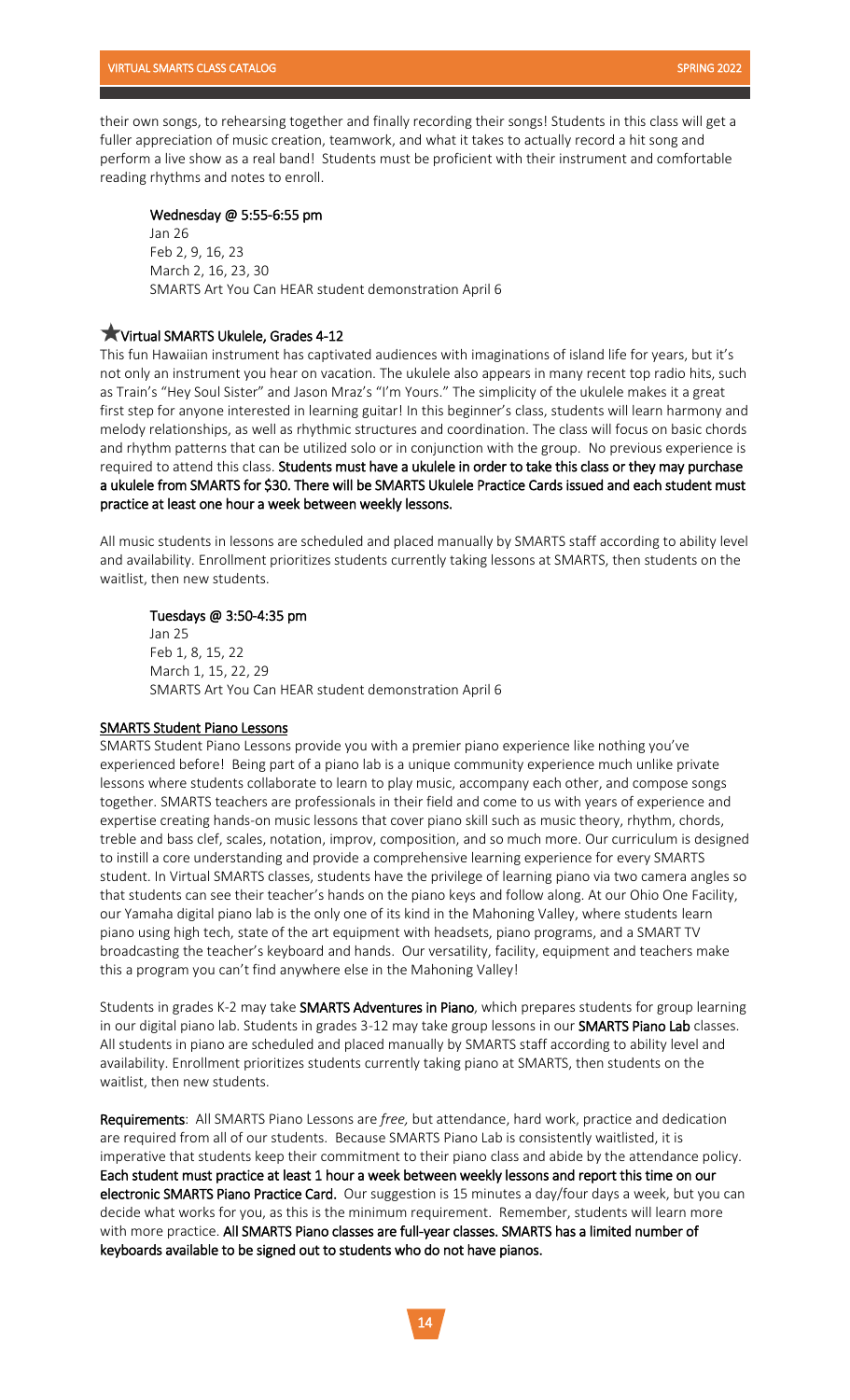#### SMARTS Adventures in Piano 1, Grades K-2

This is the first beginner-level piano class in a series offered at SMARTS for grades K-2. Adventures in Piano will teach you the basic rhythm, music reading, and listening skills needed to take piano later in the SMARTS Piano Lab. Explore the piano using all your senses with colors, videos, soundtracks, and movement games. You'll get to make your own songs, and you might even get to try other instruments, too! Register for this adventure to discover if piano is the instrument for you! *This class is a hybrid class that combines video instruction and live instruction in-person.* 

#### Saturdays @ 10:35-11:25 am

Jan 29 Feb 5, 12, 19, 26 March 5, 12, 19, 26 April 2 SMARTS Art You Can HEAR student demonstration April 6

#### SMARTS Adventures in Piano 2 and 3, Grades K-2

This is the second beginner-level piano class in a series offered at SMARTS for grades K-2. Adventures in Piano will teach you the basic rhythm, music reading, and listening skills needed to take piano later in the SMARTS Piano Lab. Explore the piano using all your senses with colors, videos, soundtracks, and movement games. You'll get to make your own songs, and you might even get to try other instruments, too! Register for this adventure to discover if piano is the instrument for you!

#### Saturdays @ 11:40-12:30 pm

Jan 29 Feb 5, 12, 19, 26 March 5, 19, 26 April 2 SMARTS Art You Can HEAR student demonstration April 6

#### SMARTS Piano Lab 1A

This is the first beginner-level piano lab class in a series offered at SMARTS for grades 3-12. This class is a prerequisite for all other piano lab classes. *This class is a hybrid class that combines video instruction on Virtual SMARTS and live instruction in-person or virtually.* 

#### Grades 3-6 (Virtual)

Wednesdays @ 3:45-4:35 pm Jan 26 Feb 2, 9, 16, 23 March 2, 16, 23, 30 SMARTS Art You Can HEAR student demonstration April 6

#### Grades 3-7 (in-person)

Wednesdays @ 5:45-6:35 pm Jan 26 Feb 2, 9, 16, 23 March 2, 16, 23, 30 SMARTS Art You Can HEAR student demonstration April 6

## Virtual SMARTS Piano Lab 1B, Grades 5-12

This is the second beginner-level piano lab class in a series offered at SMARTS for grades 3-12. Piano Lab 1A is a prerequisite for this class. If a student has prior piano skills, they may opt to take a skills assessment with a SMARTS Instructor by appointment to place into a higher class. *This class is a hybrid class that combines video instruction on Virtual SMARTS and live instruction in-person or virtually.*

#### Tuesdays @ 4:45-5:35 pm

Jan 25 Feb 1, 8, 15, 22 March 1, 8, 22, 29 SMARTS Art You Can HEAR student demonstration April 6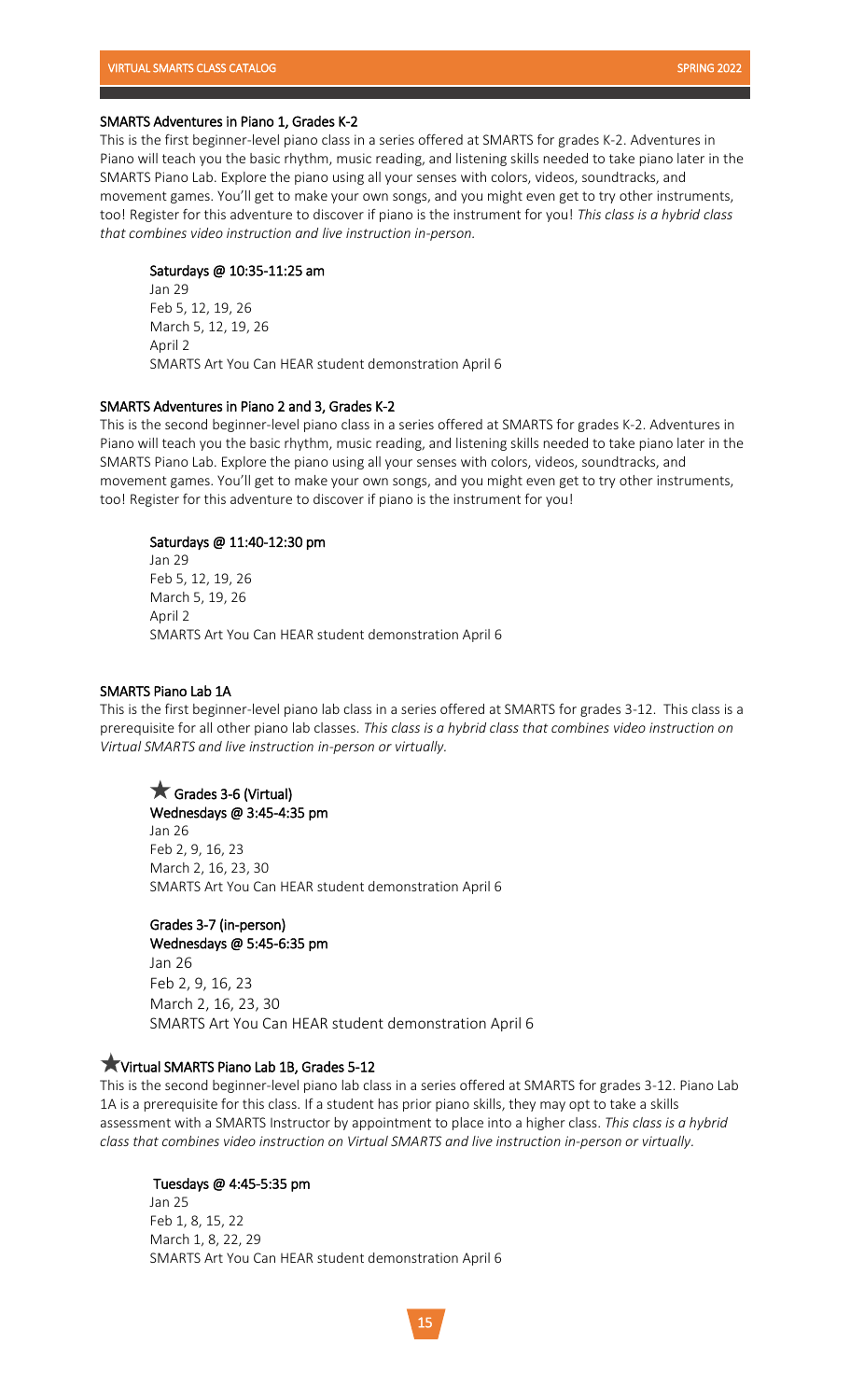#### SMARTS Improv Piano Lab, Grades 5-12

This theory-based piano class will make the piano come alive, as you explore how to use the instrument to make solos and riffs by learning how to play and create music by ear. Experiment with emotion, style, and melodies as you develop your own sound on the piano. This class will rely heavily on applying music theory to music-making and song creation, and studying the musical composition of many well-known classical, rock, pop, and country songs. Piano Lab 1A and 1B are a prerequisite for this class. *This class is a hybrid class that combines video instruction on Virtual SMARTS and live instruction in-person.*

#### Tuesdays @ 5:45-6:45 pm

Jan 25 Feb 1, 8, 15, 22 March 1, 15, 22, 29 SMARTS Art You Can HEAR student demonstration April 6

#### SMARTS Piano Lab 2A, Grades 7-12

This is the first intermediate-level piano lab class in a series offered at SMARTS for grades 3-12. This class is a prerequisite for all other intermediate piano lab classes. If a student has prior piano skills, they may opt to take a skills assessment with a SMARTS Instructor by appointment to place into a higher class. *This class is a hybrid class that combines video instruction on Virtual SMARTS and live instruction in-person.*

#### Wednesdays @ 4:40-5:30 pm

Jan 26 Feb 2, 9, 16, 23 March 2, 16, 23, 30 SMARTS Art You Can HEAR student demonstration April 6

#### SMARTS Student Violin Lessons

SMARTS Violin lessons give students the opportunity to investigate the world of strings in an exciting and informative group lesson format. Students work in small groups up to four students with the violin instructor. In a weekly session, students will learn to identify musical terms, music theory, musical styles, history, maintenance, and the basics of musical performance on the violin. Personalized and tailored instruction is designed to utilize each student's current abilities and then build skills upon that foundation.

All music students in lessons are scheduled and placed manually by SMARTS staff according to ability level and availability. Enrollment prioritizes students currently taking lessons at SMARTS, then students on the waitlist, then new students.

Requirements: All SMARTS Violin Lessons are *free* to you but attendance, hard work, practice and dedication are required from all of our students. SMARTS violin classes are consistently waitlisted so it is important that students keep their commitment to the class and abide by the attendance expectations in the Student Admissions Policy. There will be SMARTS Violin Practice Cards issued and each student must practice at least one hour a week between weekly lessons. Our suggestion is 15 minutes a day/four days a week, but you can decide what works for you, as this is the minimum requirement. Remember, students will learn more with more practice. SMARTS violin classes will are full-year classes. SMARTS has a limited number of violins available to be signed out to students who do not have violins.

#### SMARTS Violin 1A, Grades 3-12

This is the first beginner-level violin class offered at SMARTS. Students will learn technique and form with holding and playing the violin with a bow and finger-plucking methods. Students will learn to use their ears, count music, and play with a group in unison. Learning violin takes patience, concentration, and attention to detail, but it is a lovely and rewarding instrument to play. Students will play exercises and warm ups that will prepare them to play their first song by the end of this class. *This class is a hybrid class that combines video instruction on Virtual SMARTS and lessons in person.* 

#### Saturdays @ 11:30-12:20 pm

Jan 29 Feb 5, 12, 19, 26 March 5, 19,26 April 2 SMARTS Art You Can HEAR student demonstration April 6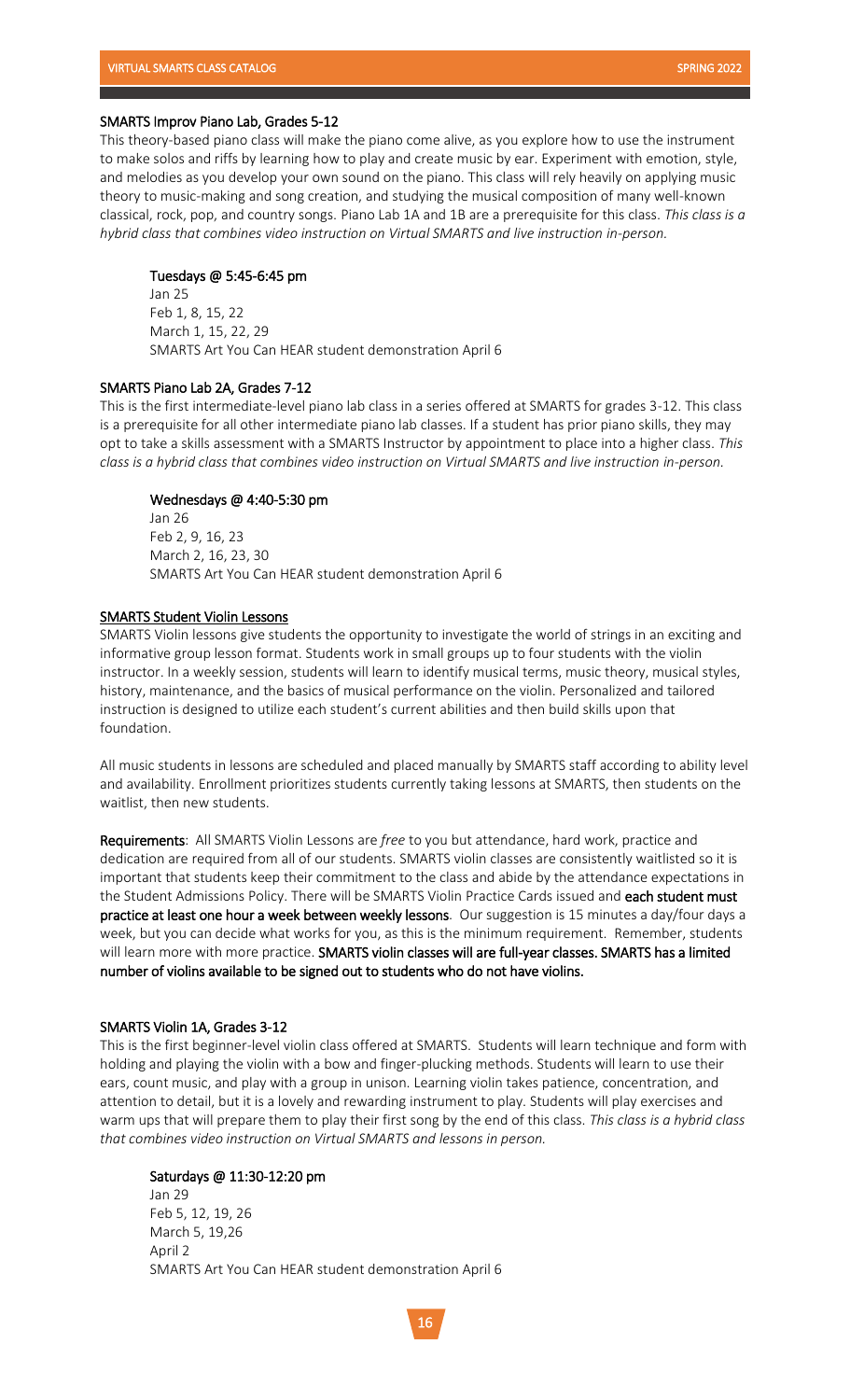#### VIRTUAL SMARTS CLASS CATALOG SPRING 2022

#### SMARTS Violin Lesson / Studio 1B & 2A, Grades 5-12

Violin 1A is a prerequisite for this class. The first half is intermediate- level and the second half is a more advanced course. This session provides lesson, practice and exposure to additional technique. If a student has prior violin skills, they may opt to take a skills assessment with a SMARTS Instructor by appointment to place into a higher class.

#### Wednesdays @ 5:45-6:45 pm

Jan 26 Feb 2, 9, 16, 23 March 2, 16, 23, 30 SMARTS Art You Can HEAR student demonstration April 6

= Virtual SMARTS Classes



## SMARTS Dance Classes

#### SMARTS Dance: All that Jazz, Grades 4-7

Groove on through the 1920s into present day and examine the fashion, history and moves that shaped the time period! Jazz is unique because it is both a genre of dance and music. Birthed in New Orleans, it grew in popularity and travelled around the world. It is an expansive music form and carries within it components of call and response, improvisation, swing, rhythm and blues. Its movements and sound encompass elements from gospel, ballet, American pop culture and ethnic dances elements (African and Celtic). It led to many break- out genres like bebop and hardbop. Explore dance moves from this era such as the Lindy Hop, Swing and Charleston.

#### Grades 4-7

Tuesdays @ 5:20-6:10 pm Jan 25 Feb 1, 8, 15, 22 March 1, 15, 22, 29 SMARTS Art You Can SEE student demonstration April 5

#### Virtual SMARTS Family Line Dancing, Adults & Grades K-12

Get prepared to cut a rug! Grab your friends and family! This dance party is on Zoom! In this interactive class you will learn the steps to popular line dances, both old and new. Then create your own family line dance. After this class you will be able to have the family dance battle of the century, or get on the dancefloor and show-out at upcoming weddings and celebrations. Remember folks, the family that dances together stays together.

#### Tuesdays @ 6:15 -7:00 pm

Jan 25 Feb 1, 8, 15, 22 March 1, 15, 22, 29 SMARTS Art You Can SEE student demonstration April 5

#### SMARTS Dance: Ballet, Grades K-3

If you are interested in dance, this is a great place to start. Students will be taught the basic patterns that are foundational for all dance movement. They will work on building patience, focus, posture, and grace while they are exposed to the form and vocabulary of ballet. *For this class, students should wear tight fitting clothing and tie their hair back. They should also plan to dance in their socks, unless they have ballet slippers to bring.*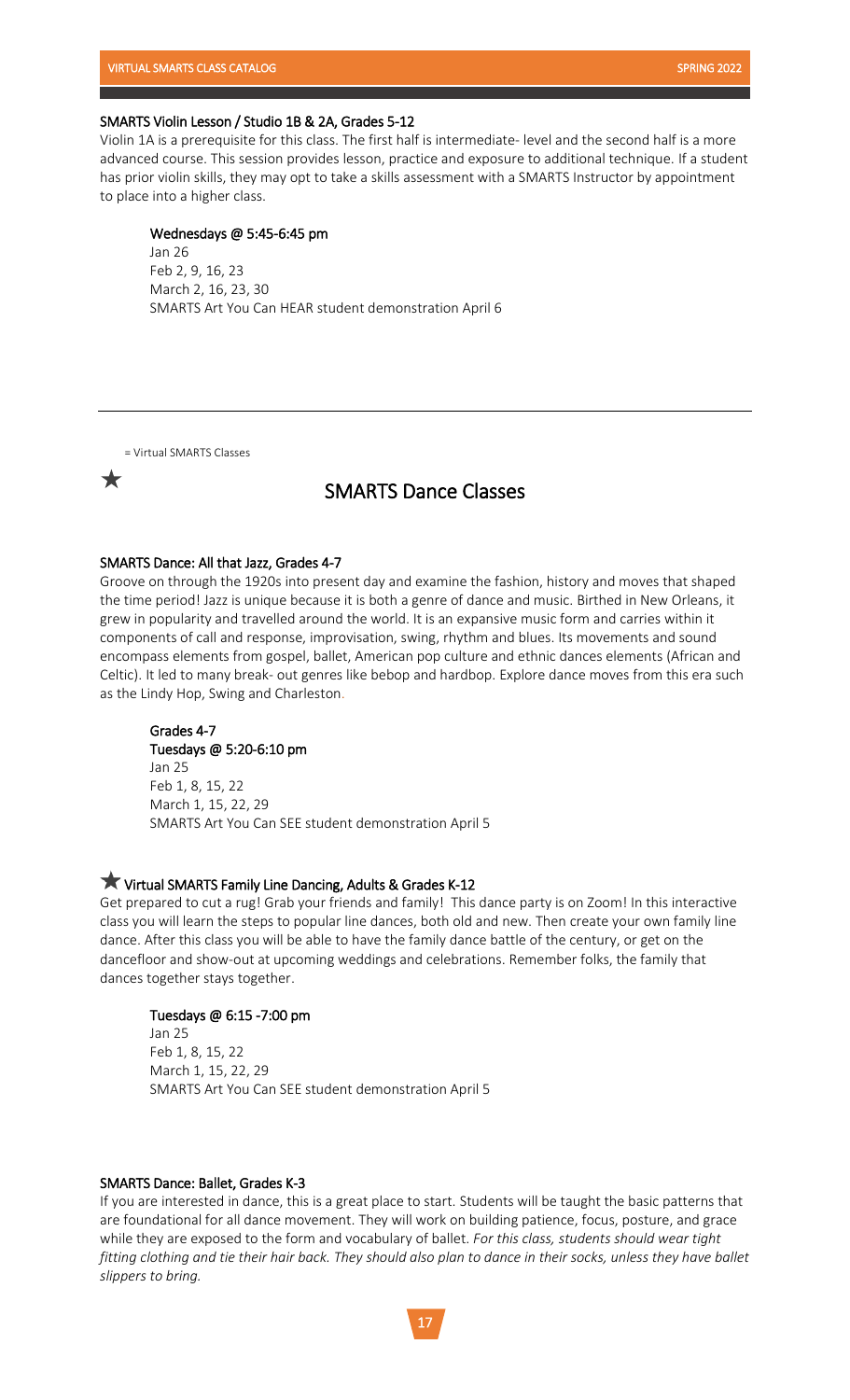#### Wednesday@ 4:25-5:05 pm

Jan 26 Feb 2, 9, 16, 23 March 2, 16, 23, 30 SMARTS Art You Can SEE student demonstration April 5

 $\blacktriangleright$  = Virtual SMARTS Classes

## SMARTS Theater Classes

## Virtual SMARTS "Shakesperience It", Grades 7-12

*Good day, I hope thee privy to the resolve?* Turn back the clocks and enjoy an interactive class immersed in Elizabethan English. Re-mix scripts from some of the most famous writers in history including, but not limited to, Shakespeare, Christopher Marlowe and Ben Johnson. Be a princess, nobleman, duke, member of the high court or a commoner. Challenge your classmates to a duel, create insults, flirt with a fair lady, crack jokes and experiment with words that no longer exist. Go back in time, to an alphabet that contained 24 letters, double negatives and extraordinary fashions. Advance your acting skills through learning how to converse using different vocabulary, pronunciation and pitch. *I shall see you anon. Farewell till ZOOM.'*

## Grades 7-12

Saturday @ 10:35 – 11:20 am Jan 29 Feb 5, 12, 19, 26 March 5, 19, 26 April 2 SMARTS Art You Can SEE student demonstration April 5

#### SMARTS Fairytale Theater, Grades K-3

Castles, dragons, moats, and fairies! Imagine yourself in a different time and become a loyal sage, hobbit or fierce ogre. Learn safe stage combat with cardboard swords, or knight a classmate with a royal scepter. Experiment with different vocabulary, pronunciation and pitch. Imagine how a princess, nobleman, duke, or member of the high court would talk. Gain some exposure to theater and become an actor!

#### Wednesdays @ 5:10-5:50 pm

Jan 26 Feb 2, 9, 16, 23 March 2, 16, 23, 30 SMARTS Art You Can SEE student demonstration April 5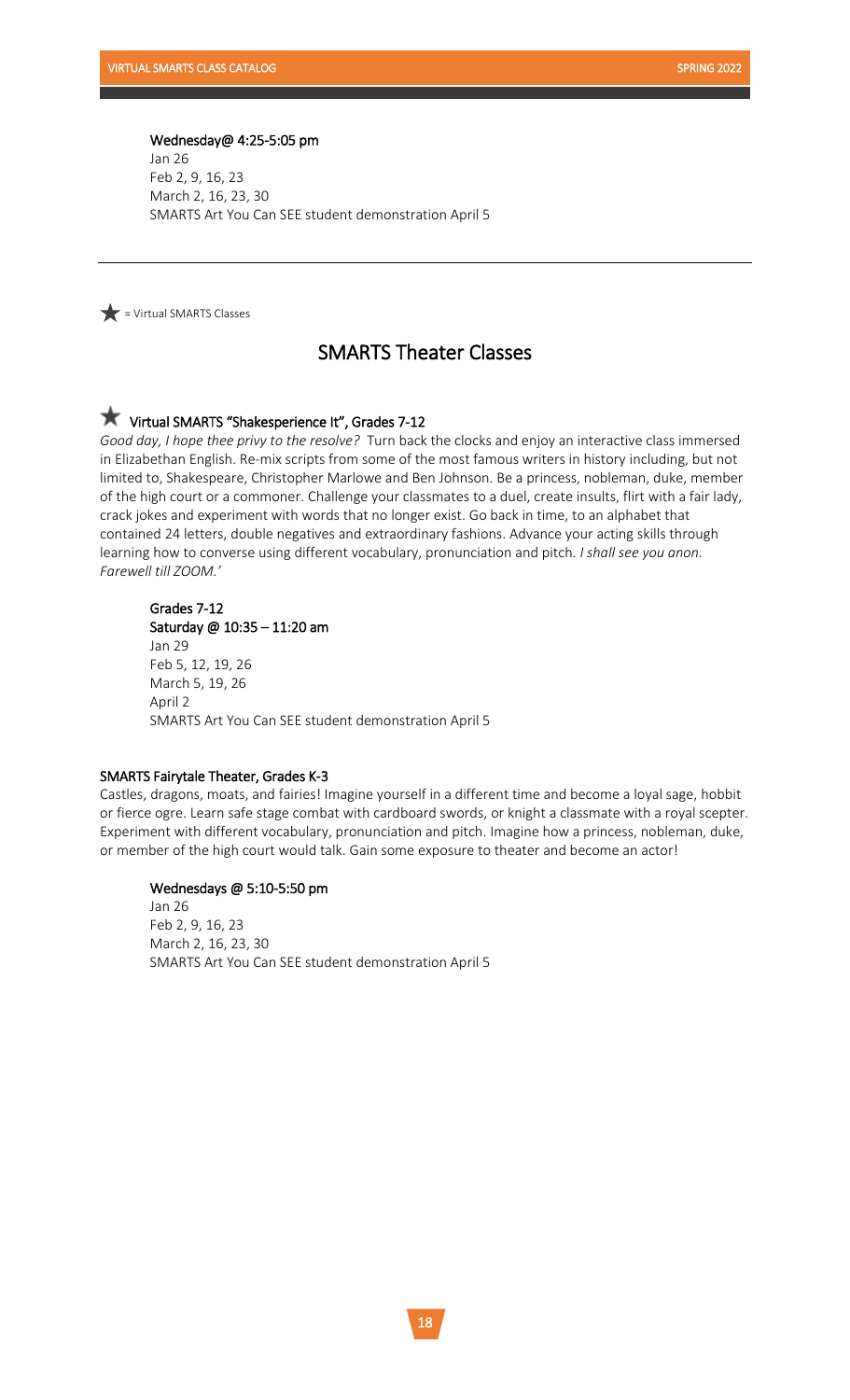$\blacktriangleright$  = Virtual SMARTS Classes

## SMARTS Creative Writing Classes

## Virtual SMARTS Writing: Build your own Character, Grades 4-7

Katniss Everdeen and Peeta Mellark, or Thor and Loki. Whether you are writing a comic book or the novel of the century, a fundamental element of the story is *characters*. Their development, growth and decisions become the lessons and storylines that readers enjoy for a lifetime. This class will help you analyze characters and their development. Write strong and realistic characters. Map out their lessons and the journey they will take. Identify their strengths and weaknesses. What ordeals will your characters face? What are their relationships to other characters in the story? Who is the enemy and why? What are their motivations? Best of all? You get to decide what happens to them next.

## Tuesdays @ 6:20-7:00 pm

Jan 25 Feb 1, 8, 15, 22 March 1, 15, 22, 29 SMARTS Art You Can HEAR student demonstration April 6

#### SMARTS Story Time, Children Ages 1-7 and Family

Join us in this parent-led story time! Share the love of learning and exploration by learning new words and travel with all different characters. Families will take turns reading a book from the SMARTS library with students. Snuggle up and enjoy a new book each week. After reading, your SMARTS Teacher will lead you in games and arts activities about the book.

#### Saturdays @ 10:35-10:55 am

Jan 29 Feb 5, 12, 19, 26 March 5, 19,26 April 2 SMARTS Art You Can HEAR student demonstration April 6

#### Virtual SMARTS Fantasy Stories, Grades 1-3

Magic, dragons, mermaids, fictional universes, mythology or folklore. Use your imagination and have fun playing with words, making rhymes and creating unimaginable images. If you can dream it, you can write it. The sky is the limit! This class is about exploring limitless possibilities and dreaming up fictional stories that stray away from everyday reality.

#### Tuesday @ 5:00 - 5:40 pm

Jan 25 Feb 1, 8, 15, 22 March 1, 15, 22, 29 SMARTS Art You Can HEAR student demonstration April 6